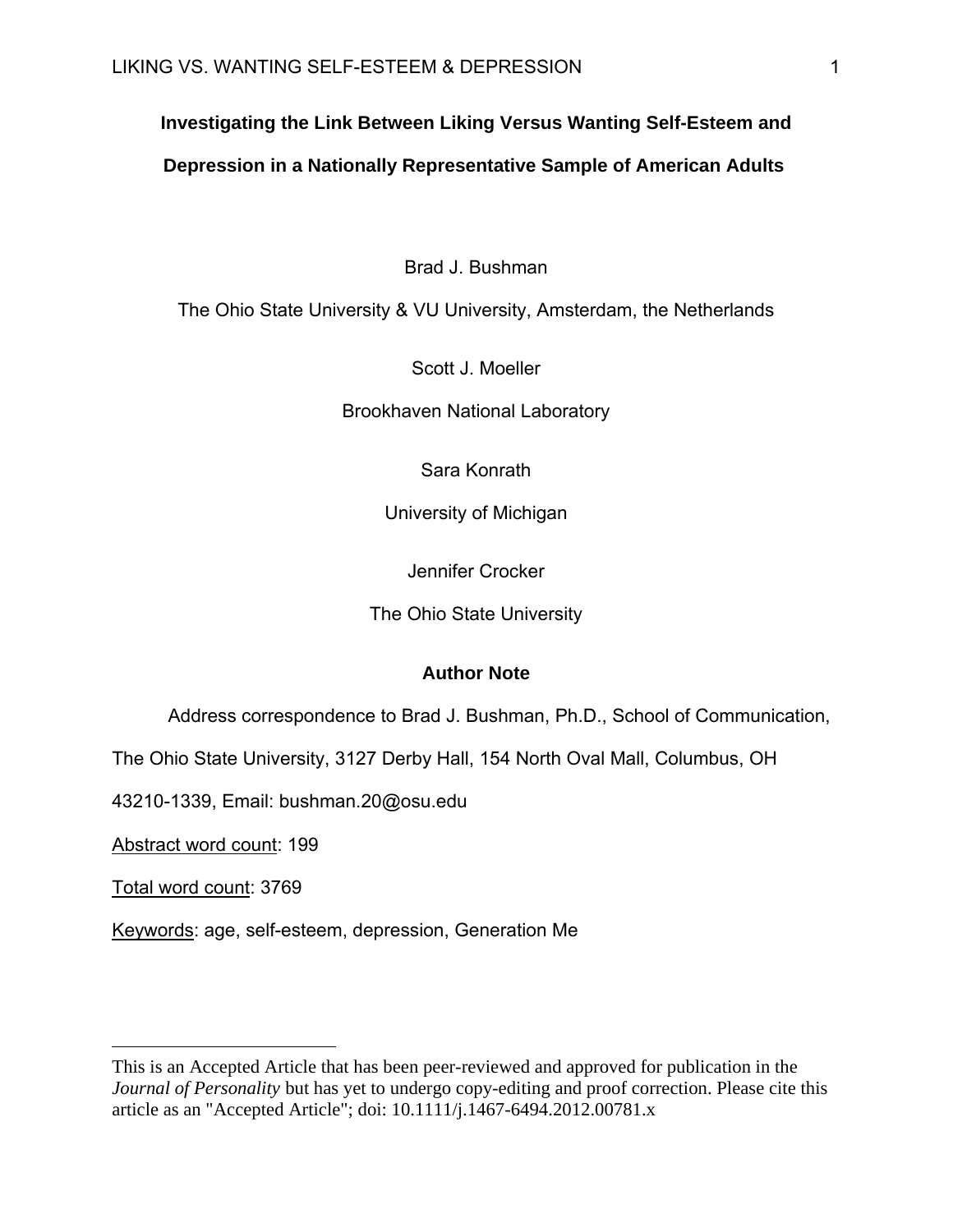#### **Abstract**

**Objective:** The self-esteem movement has been around since the 1970s, and may have influenced how much value people place on self-esteem. We predicted a negative relationship between age and the amount of value placed on self-esteem boosts. We also investigated the correlates of liking versus wanting self-esteem boosts (and other pleasant rewards) on depression.

**Method:** A nationally representative sample of American adults (*N*=867) indicated how much they liked and wanted several pleasant rewards (i.e., sex, food, alcohol, money, friendship, self-esteem boost). They also completed a standardized measure of depressive symptoms.

**Results:** As expected, there was a negative relationship between age and valuing selfesteem boosts, sex, and alcohol. People with depressive symptoms wanted self-esteem boosts, even though they did not like them very much. Similar effects were obtained for depressive symptoms and alcohol and friendship.

**Conclusions:** This is the first research to show that self-esteem boosts are more valued among a nationally representative sample of younger American adults. It also is the first research to explore the association between depression and the motivation to boost self-esteem. People with depressive symptoms want self-esteem, and may pursue it, but this pursuit may feel unrewarding because they do not derive pleasure from it.

**Keywords:** Age, Self-esteem, Depression, Addiction, Alcohol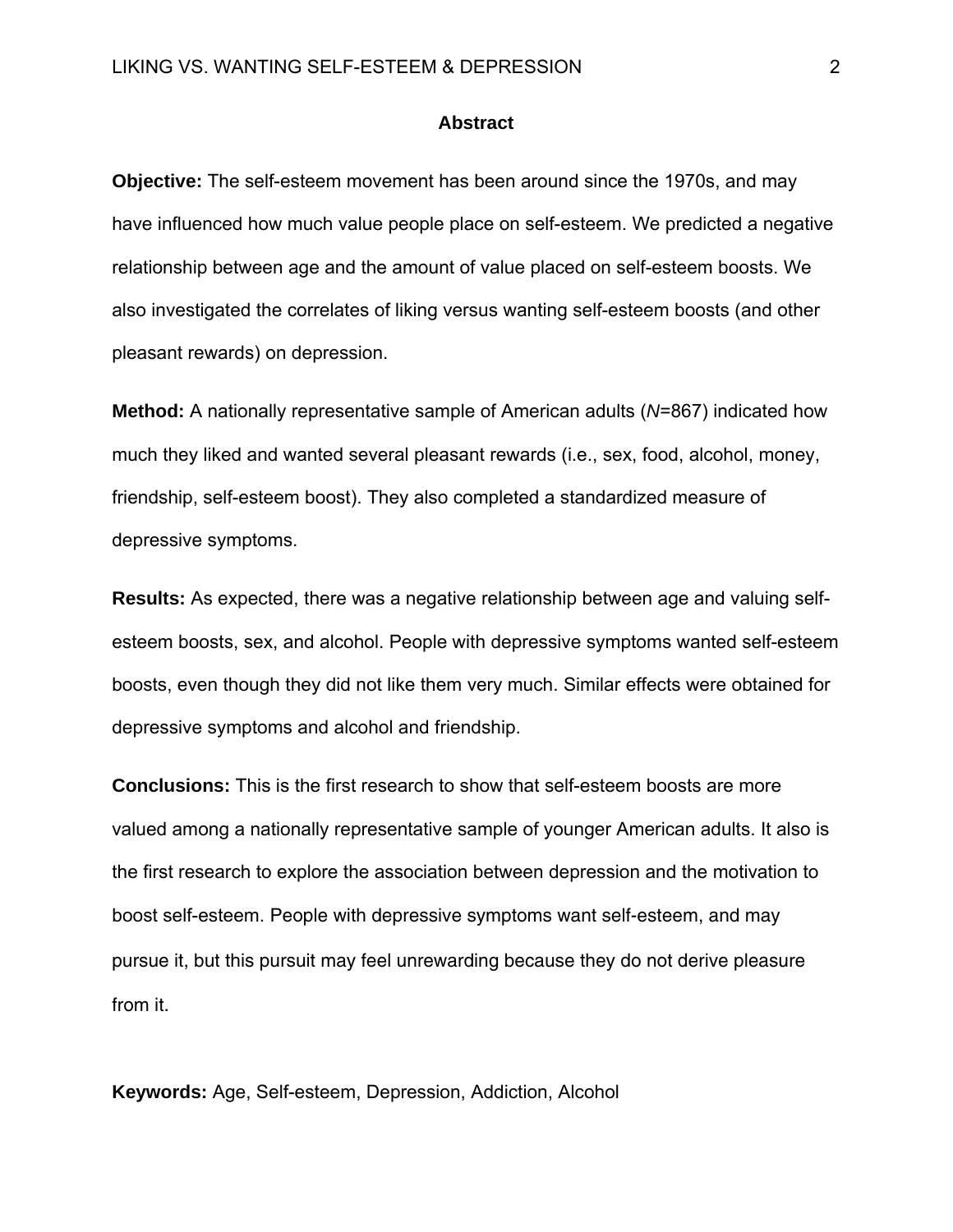# **Investigating the Link Between Liking Versus Wanting Self-Esteem and Depression in a Nationally Representative Sample of American Adults**

"A desire to be observed, considered, esteemed, praised, beloved, and admired by his fellows is one of the earliest as well as the keenest dispositions discovered in the heart of man."

— John Adams (1797-1801), 2<sup>nd</sup> U.S. President

This quote by one of America's founding fathers provides a succinct and accurate description of the very high value many Americans place on self-esteem, perhaps even more today than when Adams said it. Why do Americans place so much value on self-esteem? One reason is that self-esteem boosts such as praise and compliments make people feel good (e.g., Bani, 2011; Coatsworth & Conroy, 2009). This is not surprising. What is surprising, however, is research showing that college students would rather receive a boost to their self-esteem than engage in their favorite sexual activity, eat their favorite food, drink their favorite alcoholic beverage, see their best friend, or receive a paycheck (Bushman, Moeller, & Crocker, 2011). Self-esteem boosts trumped all these pleasant rewards in our previous research.

But do college students represent the U.S. population of adults when it comes to the value they place on self-esteem? We think not. Given the prominence of the selfesteem movement in American society, we predict a negative relationship between age and valuing self-esteem boosts in American adults. The self-esteem movement began in 1969 when psychotherapist Nathaniel Branden published his highly acclaimed book, "The Psychology of Self-Esteem." Boosting self-esteem was viewed as a panacea for all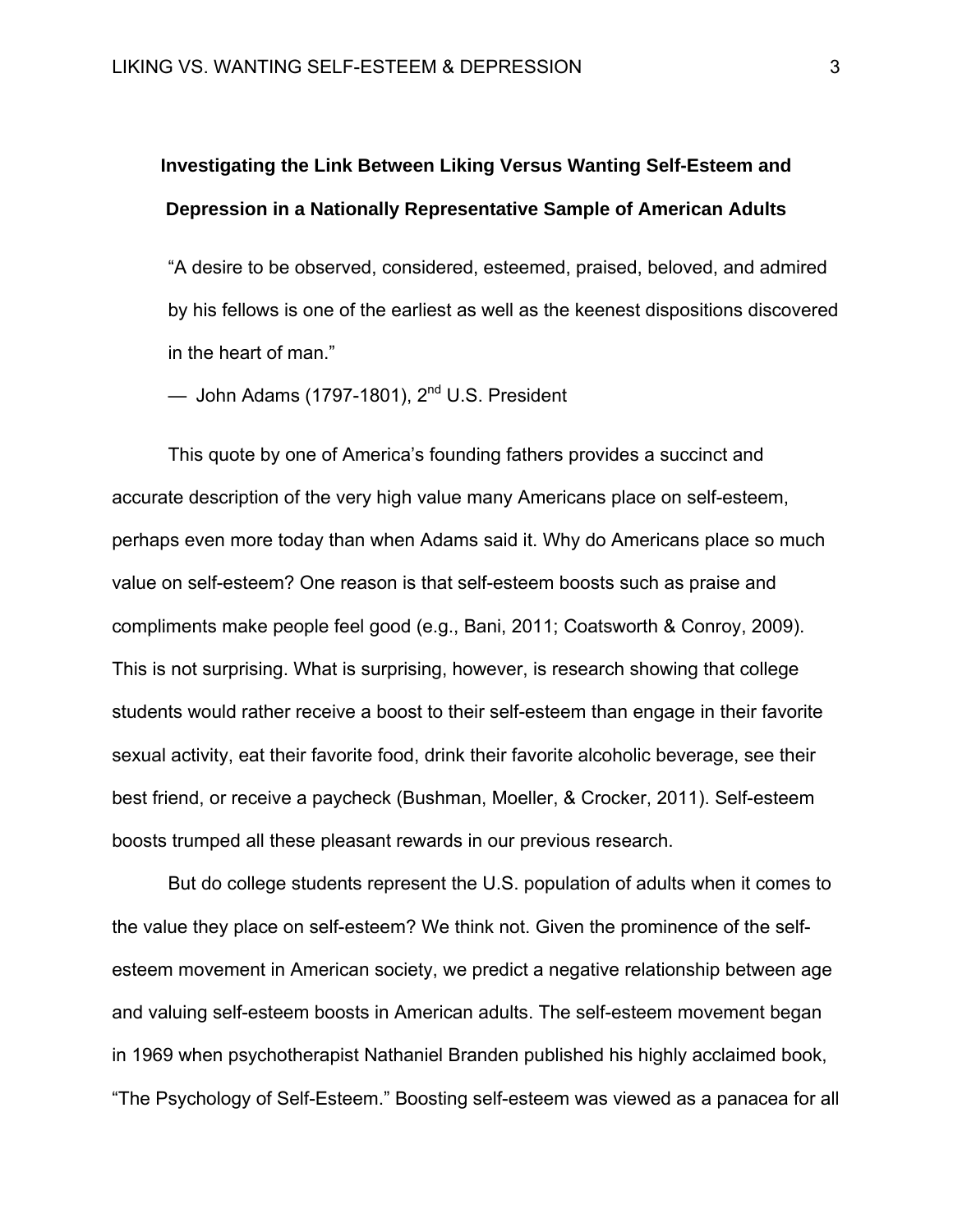#### LIKING VS. WANTING SELF-ESTEEM & DEPRESSION 4

personal and social ills. As Branden put it, "I cannot think of a single psychological problem—from anxiety and depression, to fear of intimacy or of success, to spouse battery or child molestation—that is not traceable to the problem of low self-esteem" (Branden, 1984, p.12). Branden's ideas caught on quickly, and soon became implemented in the American educational system (Stout, 2000). For example, in 1986 California Governor George Deukmejian signed into law a piece of legislation that created a "Self Esteem Task Force" for the state's schools.

But is the United States really suffering from an epidemic of low self-esteem? Research suggests otherwise. In fact, average self-esteem scores have been rising in a linear fashion since the 1970s (Gentile, Twenge, & Campbell, 2010; Twenge & Campbell, 2002, 2008). Indeed, the frequency of the term "*self-esteem*" in American books has become increasingly popular since the 1970s compared to the term "*selfcontrol*" (Konrath & Anderson, 2011), highlighting America's obsession with the topic. If anything, self-esteem in the United States is unrealistically high. In one survey, 93% of American drivers said they were above average in driving ability (Svenson, 1981). Statistically, one would expect only about 50% of drivers to be above average. In a large survey of a million American high school students (College Board, 1976–1977), only 2% said they were below average in leadership ability (70% said they were above average). Even more strikingly, not one in a million students claimed to be below average in the ability to get along with others, whereas 25% claimed to be in the top 1%! This tendency to view oneself as better than average has been dubbed the "Lake Wobegon" effect (e.g., Carney, 1991), after Garrison Keillor's apocryphal town in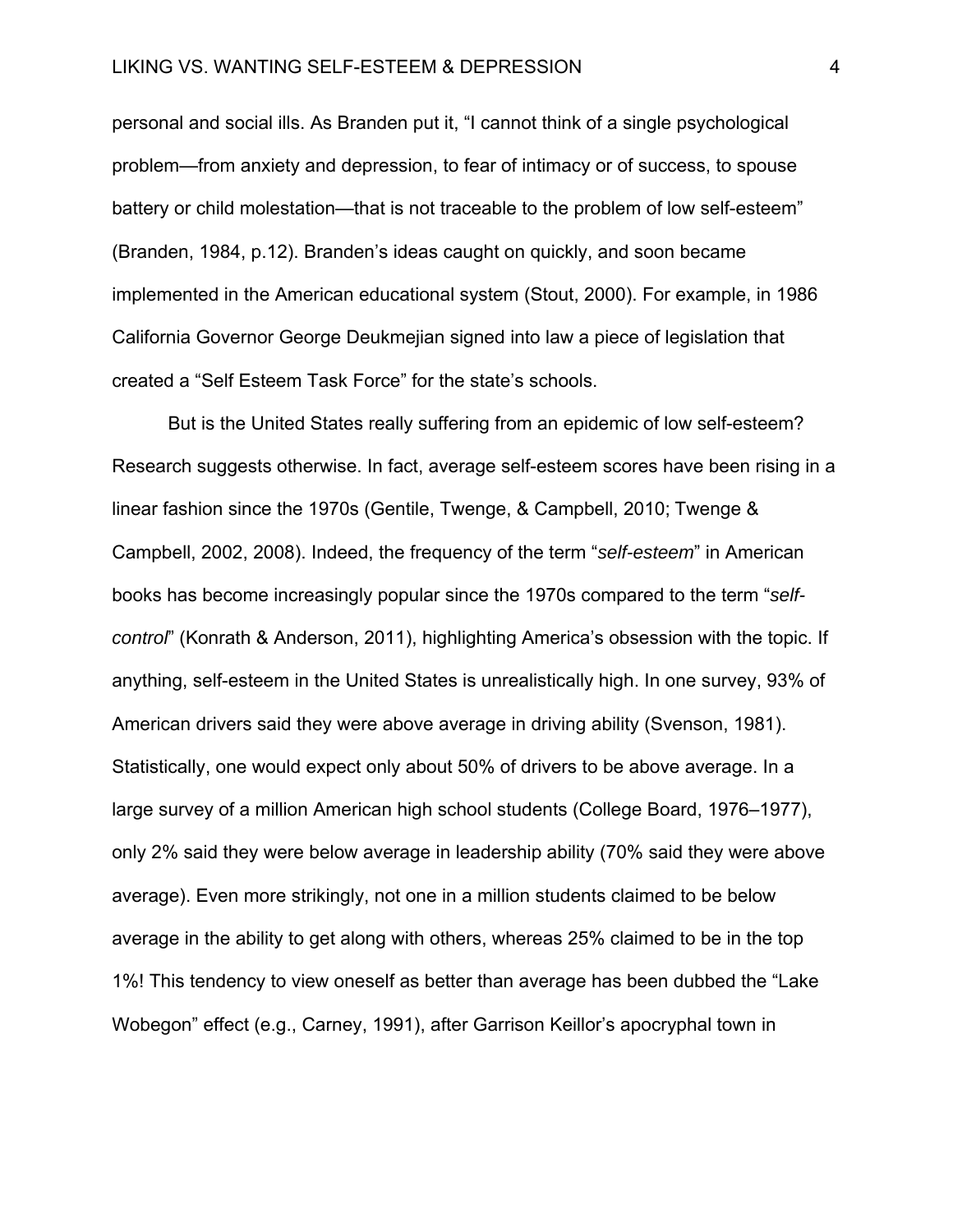Minnesota where "all the children are above average." Could the value placed on selfesteem be so high that younger Americans show a kind of addiction to it?

## **Testing For One Sign of Self-Esteem Addiction: Wanting More Than Liking**

Typically, people both want and like pleasant rewards, but wanting and liking can be dissociated (Robinson & Berridge, 2003). *Wanting* refers to how much effort people are willing to expend to obtain a particular reward. When people really want something, they try very hard to obtain it. *Liking* refers to how much people enjoy the reward, or the pleasure they derive from it. In the case of addiction, people often want the reward more than they like it. For example, drug addicted individuals may really want a drug, even to the point of "needing" it, but once they get it, they may not find it particularly pleasurable. Drugs may sensitize brain regions involved in wanting but not liking rewards (Robinson & Berridge, 2003). If people are "addicted" to self-esteem, one manifestation of this addiction could be that they may "want" it more than they "like" it.

To test for signs of possible addiction to self-esteem, college students in our previous research were asked how much they liked and wanted each reward (Bushman et al., 2011). Results showed that although college students liked all the rewards more than they wanted them, the difference between liking and wanting these rewards was lowest for self-esteem, which is one potential sign of addiction to self-esteem. In the present study, which used a representative sample of American adults, we also measured liking and wanting of the different rewards.

#### **The Link Between Wanting Versus Liking Self-Esteem and Depression**

 Are symptoms of poor mental health associated with placing such high value on self-esteem? One of the most robust findings in the clinical literature is that depressed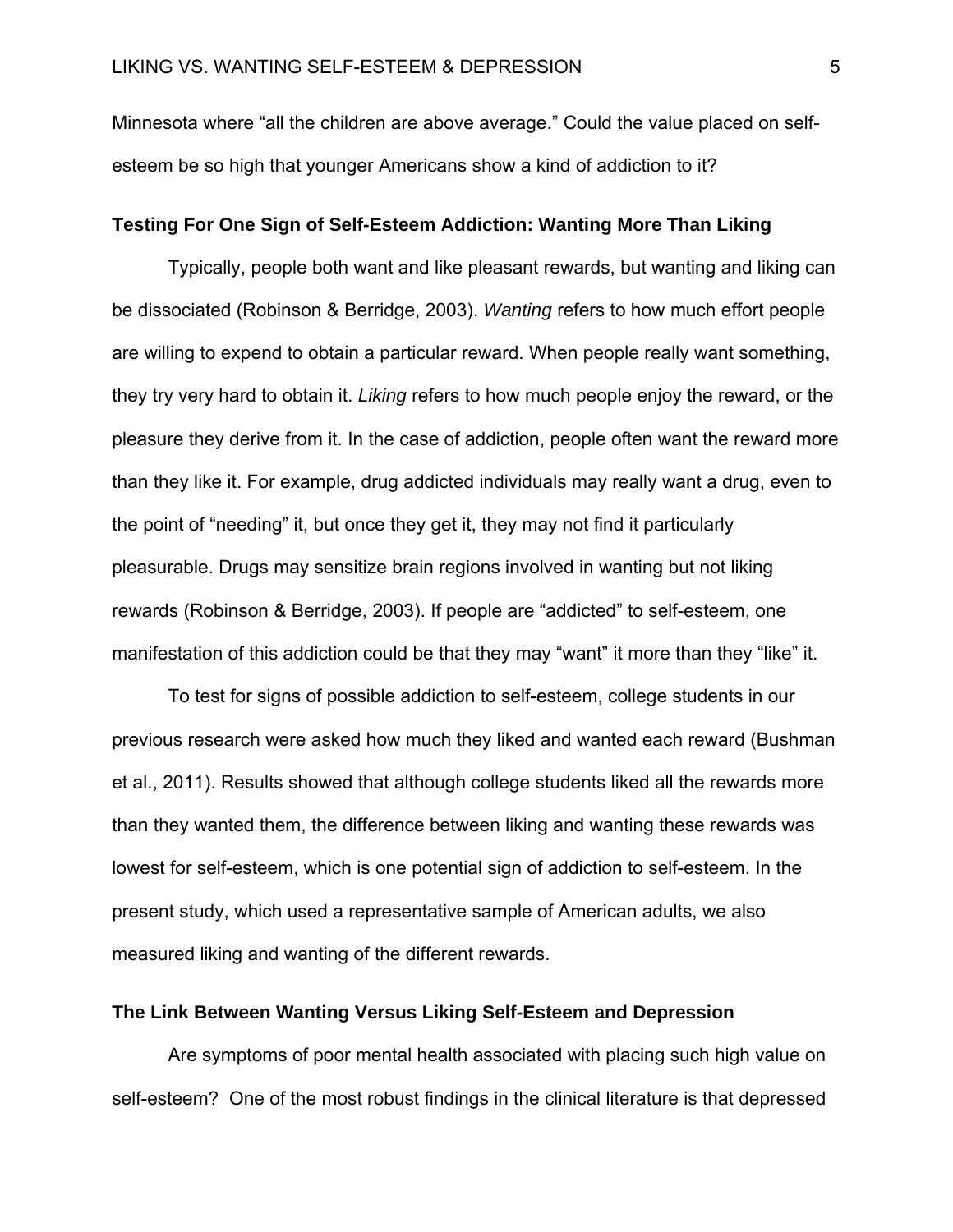individuals have low self-esteem (e.g., Beck, 1972). It is therefore surprising that previous research has not investigated the link between valuing self-esteem boosts and depression. The present research investigates two components of valuing self-esteem boosts: liking and wanting.

A core symptom of major depressive disorder is *anhedonia*—the inability to feel pleasure from previously pleasurable activities (American Psychiatric Association, 2000). Prior research does not often distinguish between liking and wanting in depression, using anhedonia to mean deficits in both (e.g. Henriques & Davidson, 2000; Rottenberg, Kasch, Gross, & Gottlib, 2002). Our distinction between wanting and liking self-esteem is consistent with recent thinking about depression (Treadway & Zald, 2011), which proposes that that the concept anhedonia be modified to include two components: deficits in pleasure *and* deficits in motivation. With regard to self-esteem boosts, deficits in pleasure would be related to low levels of *liking* self-esteem boosts, whereas deficits in motivation would be related to low levels of *wanting* self-esteem boosts.

However, research suggests that liking and wanting can be dissociated at times. Thus, we should not simply expect that people with depressive symptoms will have low levels of both liking (pleasure) and wanting (motivation) when it comes to self-esteem boosts. For example, in one non-clinical community sample (Waugh & Gottlib, 2008), liking and wanting were related when it was *easy* to obtain a reward, but were dissociated when it was *difficult* to obtain the same reward. In a clinical sample (Sherdell, Waugh, & Gotlib, 2011), although depressed individuals liked rewards as much as non-depressed controls, they did not want them as much.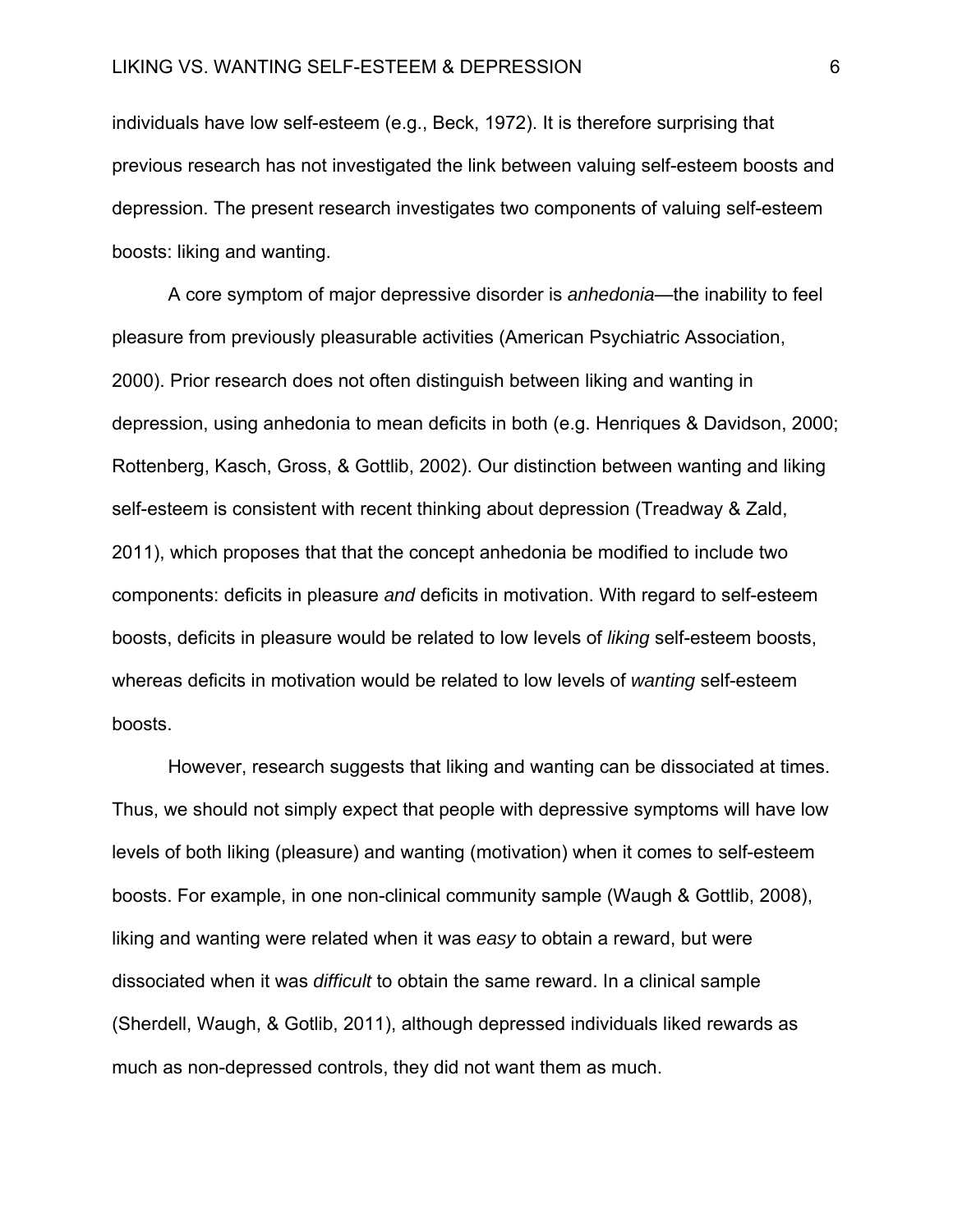Based on the latter study, one might expect that the participants in our sample who score higher in depression might like self-esteem boosts, but not really want them. However, several lines of research lead us to make the opposite prediction when the reward is self-esteem. Depression is associated with low self-esteem, instability of selfesteem (e.g., Roberts, Kassel, & Gotlib, 1995), and contingent self-esteem (e.g., Sargent & Crocker, 2006). Depressed people are highly motivated to validate their worth (Dykman, 1998) and seek reassurance that others value them (Joiner, Metalsky, Katz, & Beach, 1999). These findings suggest that people who are depressed desperately crave self-esteem boosts, but may have difficulty enjoying them because their chronic self-doubts and unstable, contingent self-esteem lead them to view such boosts as transient. Given that the distinction between liking and wanting rewards is relatively new within the depression literature, this study can examine which of these hypotheses has more support.

#### **Method**

#### *Participants*

Participants were 867 American adults 18 to 90 years old ( $M_{\text{age}}$ =44.7, *SD*=15.3; 63% female). The ethnic composition of the sample was 78.0% Caucasian, 6.9% African-American, 4.3% Hispanic-American, 2.4% Asian-American, and 8.4% Multiracial or Other. About 24% of the sample had a college degree or higher. The median income range was \$20,000 to \$39,000. Participants were recruited by Qualtrics Panel, an online survey software company, and were paid \$1.00.

The survey was sent to a nationally representative sample of American adults. However, because some demographic groups had lower response rates than others,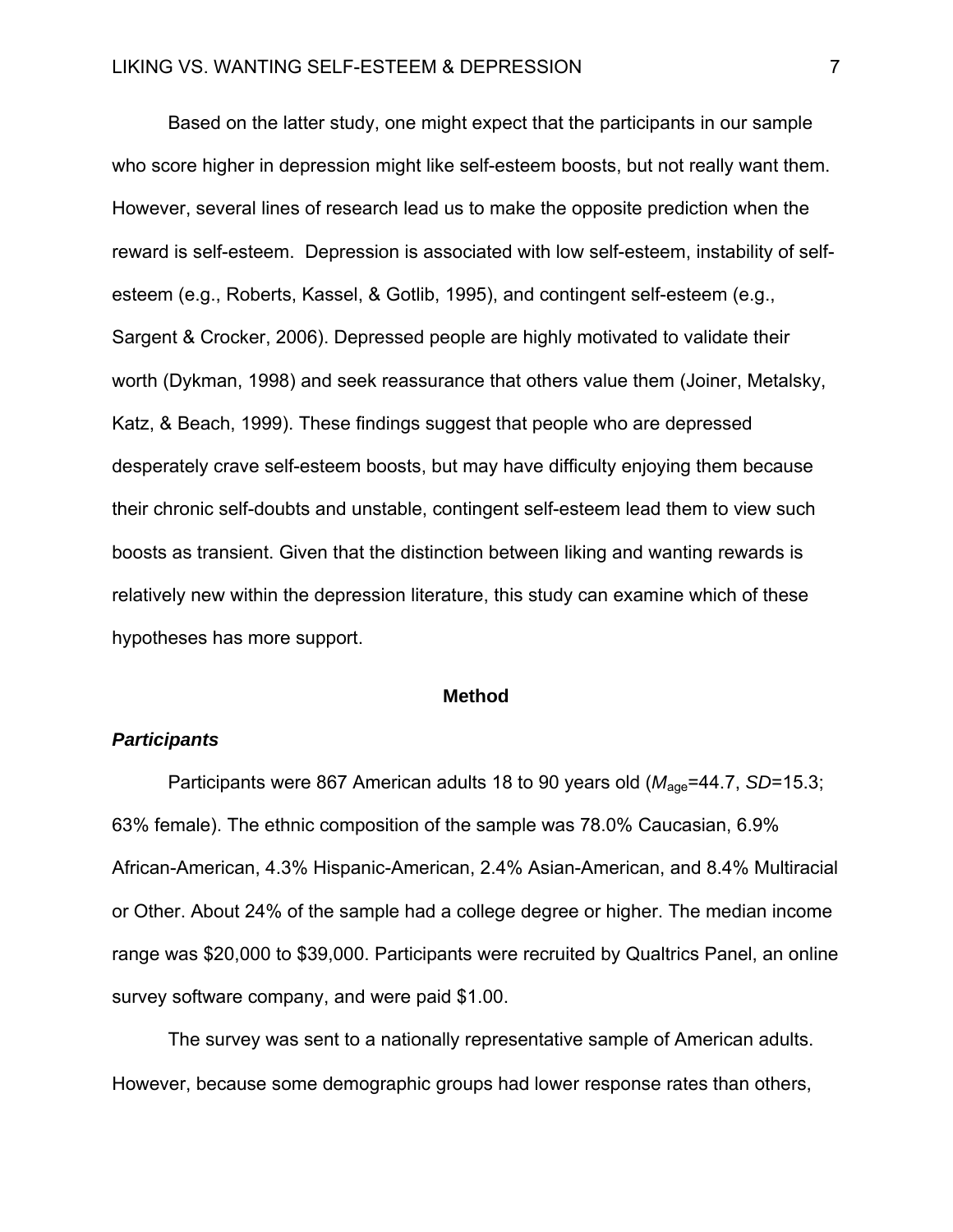our sample deviated from national norms in some regards. Based on the U.S. Census Bureau, Statistical Abstracts of the United States (2011), the national norms are: *M<sub>age</sub>*=36.8; 51% female; 65.1% Caucasian, 12.3% African-American, 15.8% Hispanic-American, 4.5% Asian-American, 2.3% Multiracial or Other; 29.5% college degree or higher, and  $M_{\text{income}}$ =\$39,112. Thus, our sample had more females, was older than average, and was slightly less diverse. We therefore weighted our sample for gender and race using U.S. Census Bureau statistics so that it matched national norms, as other researchers have done (e.g., Syed & Juan, 2011).

#### *Procedure*

Participants first completed a modified version of the Sensitivity to Reinforcement of Addictive and other Primary Rewards scale (Goldstein et al., 2010), which was originally designed to test preference for addictive drugs over other pleasant rewards. We modified the scale to test preference for self-esteem boosts over other pleasant rewards (Bushman et al., 2011). Participants were asked to think about eating their favorite food, drinking their favorite alcoholic beverage, performing their favorite sexual activity, receiving their paycheck (currently or in the past), seeing their best friend, and receiving their favorite self-esteem boost (e.g., praise). The scale focuses on the difference between wanting and liking pleasant rewards, because individuals addicted to rewards may want them even though they do not particularly like them (Robinson & Berridge, 2003). For each reward, they rated "*how pleasant it was*" (i.e., how much they liked it) and "*how much they wanted it*," in general (1=*not at all*, 5=*extremely*). Rewards were presented in a random order.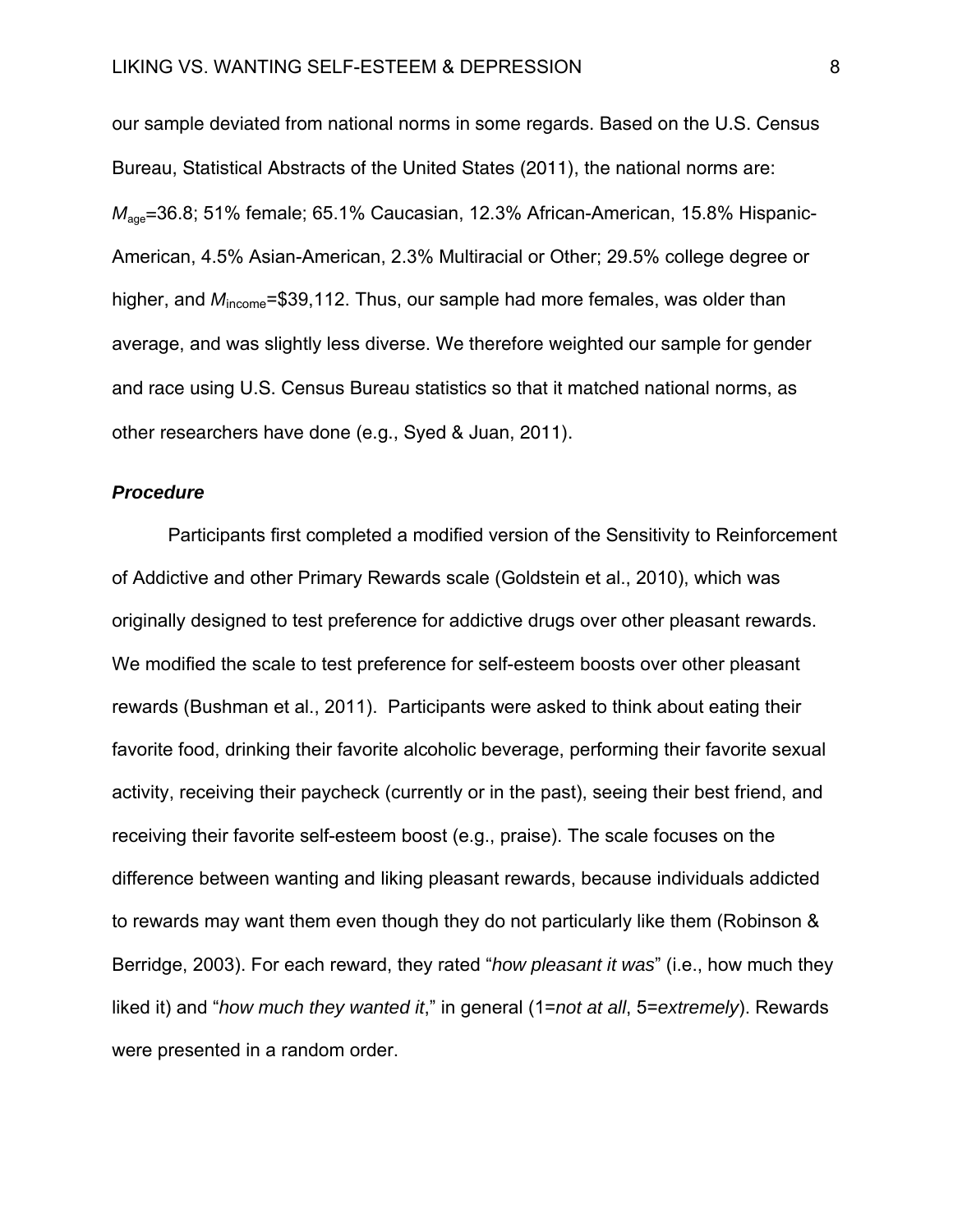When people have been deprived of a reward, they may value it even more. Thus, participants also reported how long it had been since they had each reward. All questions were asked in terms of days (e.g. "How many days has it been since you last drank your favorite alcoholic beverage?), except eating ("How many hours has it been since you last ate?"), and receiving a paycheck ("How many weeks has it been since you received a paycheck?"). When these times were entered as continuous covariates in the analyses, they did not influence the results. Thus, we report the simpler results that exclude these covariates.

Next, participants completed the 20-item Center for Epidemiologic Studies Depression Scale (CES-D; Radloff, 1977; Cronbach  $\alpha$ =.93), which measures depressive symptoms such as sadness, loneliness, and feelings of worthlessness. The median depression score in the sample was 13.68, below the commonly used cutoff value of 16 that indicates the presence of depressive symptoms. Finally, participants answered demographic questions (i.e., gender, age, ethnicity, income, education).

#### **Results**

#### *Data Analysis Strategy*

 Table 1 contains the correlations among the variables in the study. Data were analyzed using a 6 (food, alcohol, sex, paycheck, friends, self-esteem) × 2 (like, want) repeated measures analysis of variance (ANOVA). Following a significant main effect for type of reward, we compared each reward with self-esteem. We adopted this approach because we were primarily interested in comparing self-esteem with other rewards, as in our previous research (Bushman et al., 2011). Moreover, comparing all possible pairs of rewards would have required 21 pairwise comparisons, which greatly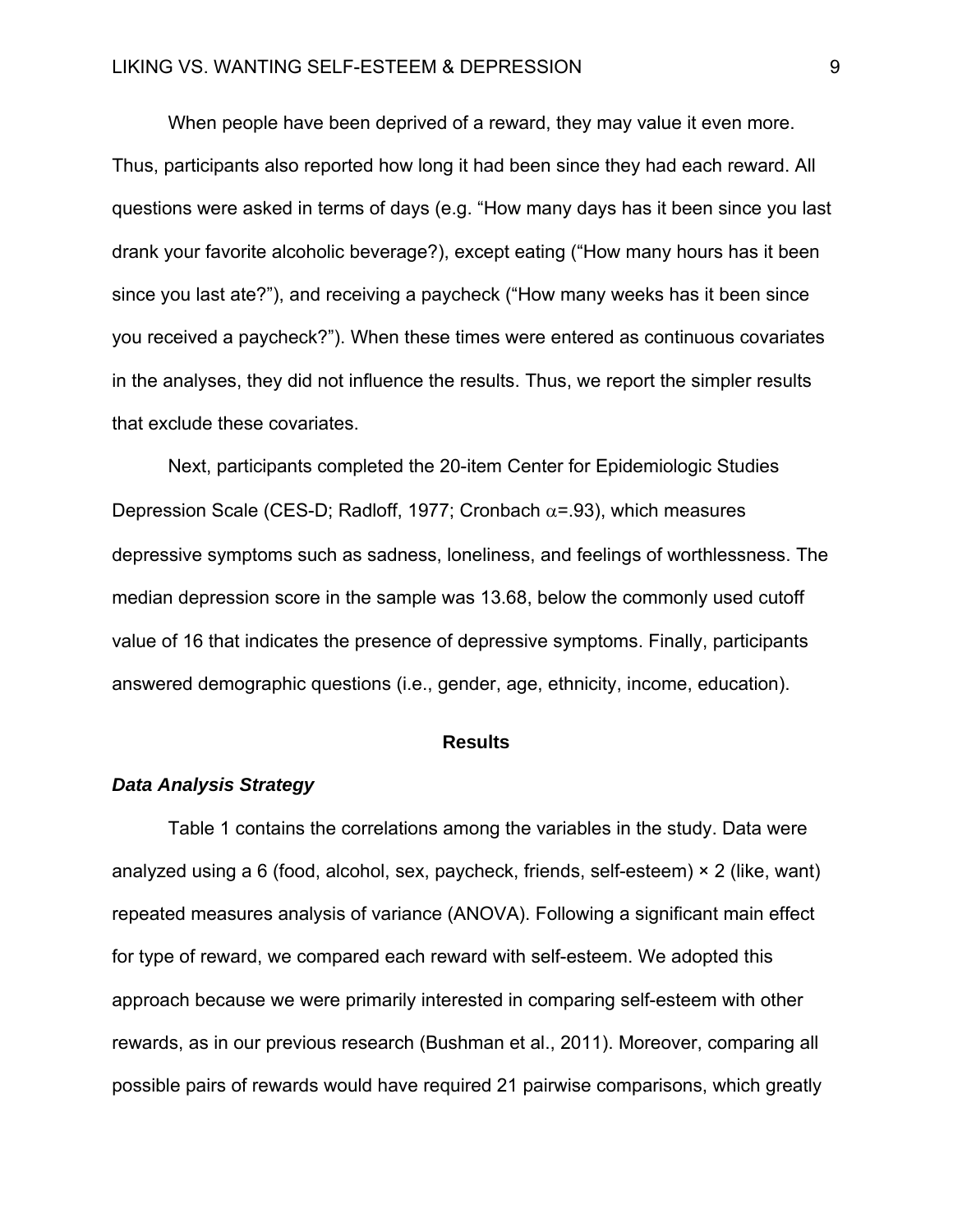increases the likelihood of Type I errors. To correct for Type I errors, the Bonferroni corrected significance level for these comparisons with self-esteem was .01 (i.e., *p*<.05 / 5 comparisons). Significant interactions were followed by paired t-tests or regressions, as appropriate. We then tested test specific hypotheses of age and depression. We entered age as a continuous moderator in the model. We entered depressive symptoms into the model as a dichotomous between-subjects variable, but here split according to the commonly used cutoff of 16. All regression analyses were conducted with and without the sampling weights based on national statistics. Because applying these weights did not change any conclusions, we report only the more representative weighted results.

## *Valuing of Rewards*

 The 6 × 2 ANOVA showed a main effect for type of reward, *F*(5,742)=164.75, *p*<.001 (Figure 1). Overall, participants valued (averaged across liking and wanting) their favorite self-esteem boost more than drinking their favorite alcoholic beverage (*p*<.001, *d*=1.73), or engaging in their favorite sexual activity (*p*<.001, *d*=0.64). Selfesteem did not differ from the other rewards (*p*s>.2), in contrast to our previous findings in which self-esteem also trumped these rewards (see Bushman et al., 2011). Participants also liked rewards more than they wanted them, *F*(1,746)=141.43, *p*<.001, *d*=0.87. These two main effects, however, were qualified by a significant interaction between type of reward and liking versus wanting, *F*(5,742)=35.90, *p*<.001. Follow-up tests showed that participants liked all rewards more than they wanted them (*F*s>20.98, *p*s<.001, *d*s>0.33), with one exception—participants wanted to receive their paycheck more than they liked receiving it, *F*(1,788)=34.66, *p*<.001, *d*=0.42 (see Figure 1).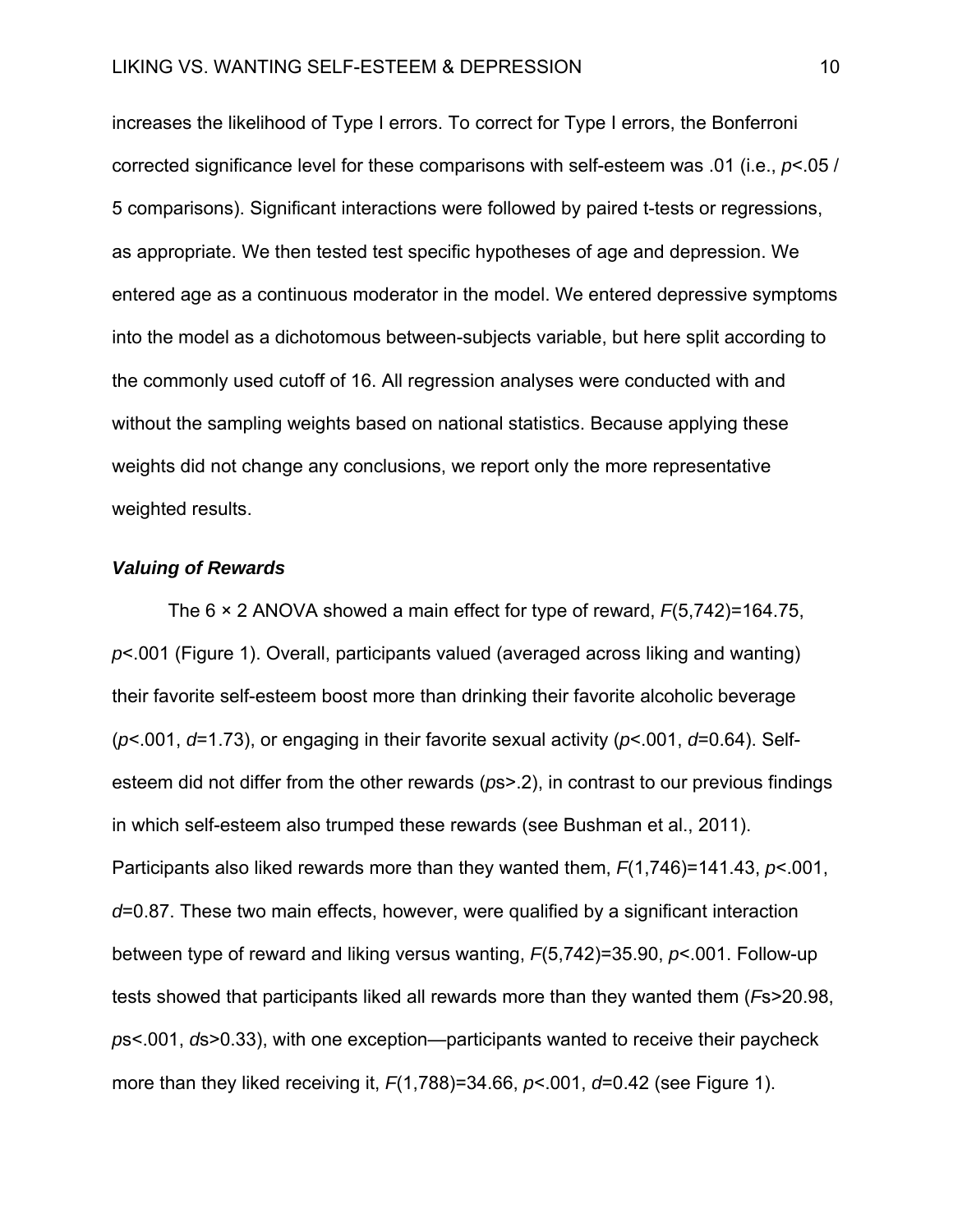## *Moderation by Age*

 We tested the hypothesis that age was negatively related to valuing self-esteem boosts. When age was entered as a continuous variable into the 6 × 2 ANOVA, it significantly moderated the main effect for type of reward, *F*(5,706)=4.72, *p*<.001, *d*=0.36. Follow-up regression analyses were conducted between age and valuing rewards (averaged across liking and wanting, because the three-way interaction was not significant). As expected, age was negatively related to valuing self-esteem boosts (β=-.08, *p*<.05). Age was also negatively related to valuing sex (β=-.08, *p*<.05) and alcohol (β=-.15, *p*<.001). The younger participants in our sample were, the more they valued self-esteem, sex, and alcohol. Age was not significantly related to the other rewards (-.03<βs<.03, *p*s>.47).

## *Moderation by Depression*

We tested the hypothesis that depressed individuals fail to derive as much pleasure from pleasant rewards as others do, even though they might want them. We also tested whether this effect applied equally to all rewards, or whether it was unique to self-esteem. When depression was entered into the 6 × 2 ANOVA as a continuous moderator, there was a significant liking versus wanting × depression interaction, *F*(1,738)=23.63, *p*<.001.

Hierarchical regression analyses were used to explore this significant interaction. Liking and wanting were entered as predictors in Step 1, and their interaction was entered as a predictor in Step 2, with depression as the outcome variable (Aiken & West, 1991). All predictors were centered. We first performed this analysis combined across all rewards (i.e., testing for an omnibus interaction effect), and the interaction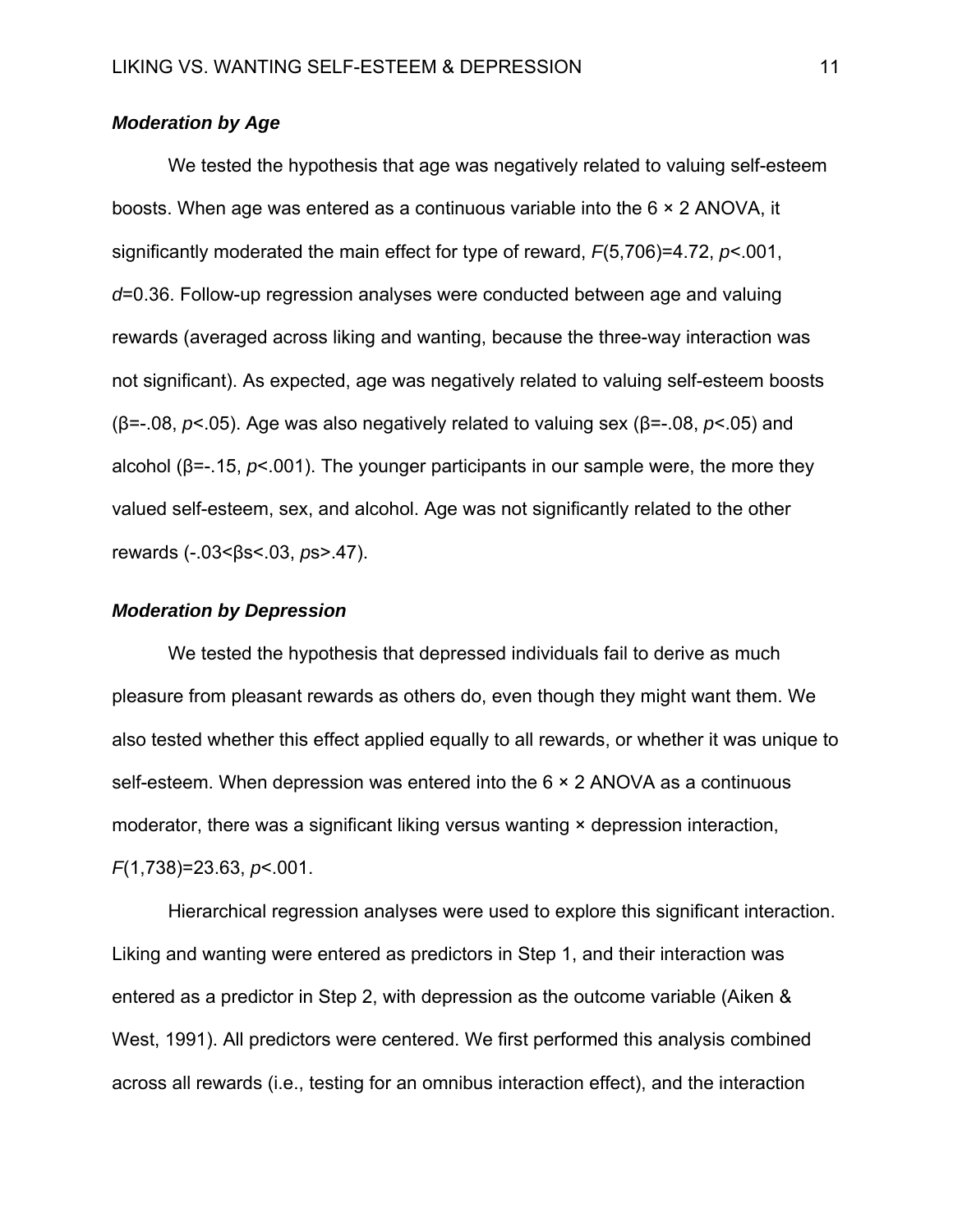term was significant (Δ*R*<sup>2</sup>=.015, β=.13, *t*=3.47, *p*<.01). To clarify this omnibus effect, we performed this analysis separately for each reward. Of greatest importance for our purposes, the interaction was significant for self-esteem (ΔR<sup>2</sup>=.009, β=.11, *t*=2.68, *p*<.01), For self-esteem, simple slopes tests (computed 1 *SD* above and 1 *SD* below the mean of liking) indicated that wanting self-esteem more strongly predicted depression when liking self-esteem was high (β=.31, *p*<.001) than when liking self-esteem was low (β=.17, *p*<.01). As can be seen in Figure 2a, the lowest level of depression occurred for people who liked self-esteem, but did not want it very badly—and it was lower than 16, the value typically used to indicate the presence of depressive symptoms.

A similar interaction effect was obtained for alcohol (Δ*R*<sup>2</sup> =.011, β=.11, *t*=3.02, *p*<.01). Simple slopes tests (computed 1 *SD* above and 1 *SD* below the mean of liking) indicated that wanting alcohol more strongly predicted depression when liking alcohol was high (β=.37, *p*<.001) than when liking alcohol was low (β=.12, *p*>.12). As can be seen in Figure 2b, the lowest level of depression occurred for people who liked alcohol, but did not want it very badly.

Likewise, a similar interaction effect was obtained for friendship (ΔR<sup>2</sup>=.009, β=.11, *t*=2.64, *p*<.01). Simple slopes tests (computed 1 *SD* above and 1 *SD* below the mean of liking) indicated that wanting friendship more strongly predicted depression when liking friendship was high (β=.30, *p*<.001) than when liking friendship was low (β=.17, *p*<.005). As can be seen in Figure 2c, the lowest level of depression occurred for people who liked friendship, but did not want it very badly.

## **Discussion**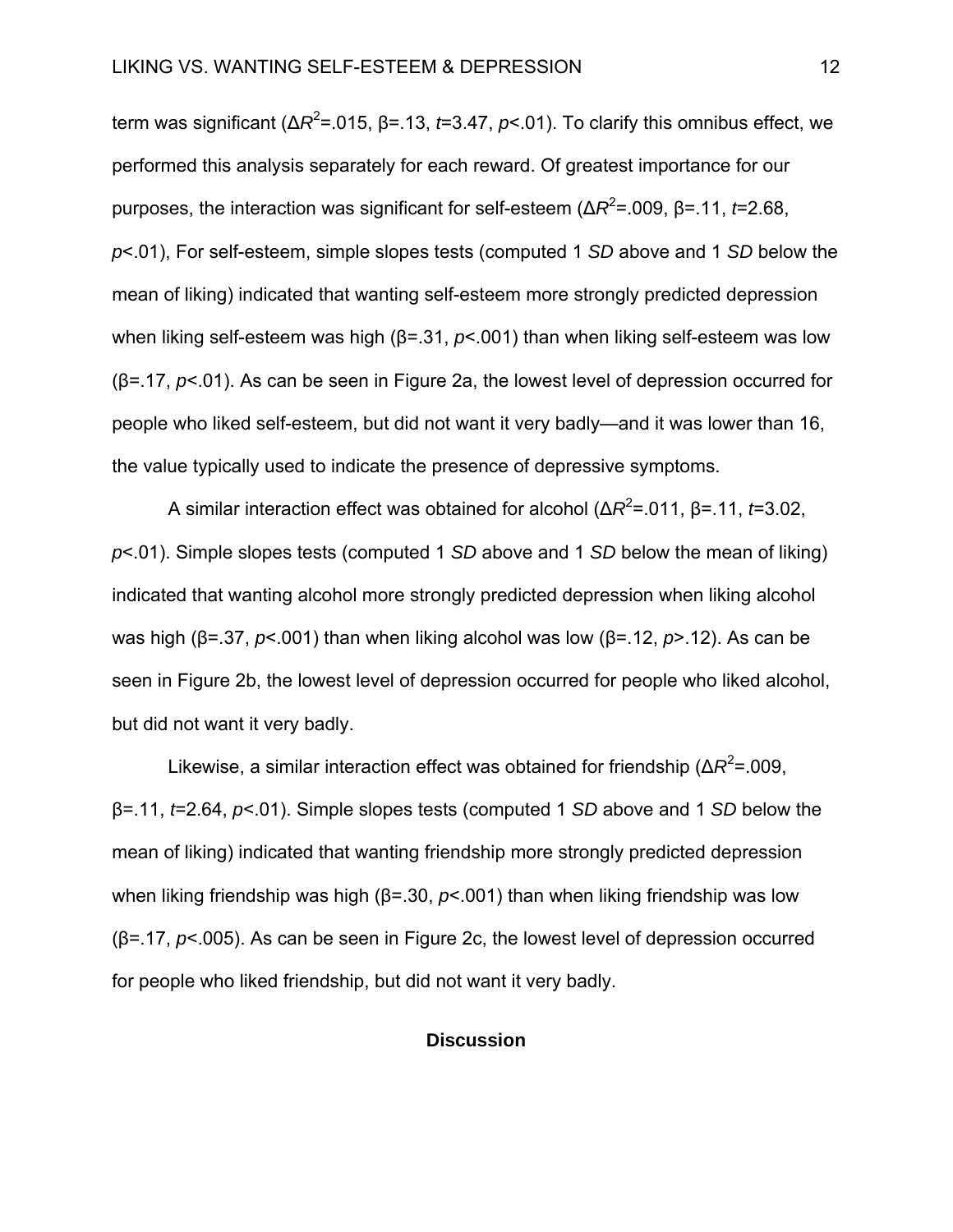Consistent with our previous research (Bushman et al., 2011), self-esteem trumped sex and alcohol in a representative sample of American adults. In contrast to our previous research, self-esteem did not trump food, money, and friendship. Perhaps the difference is due to the difficult economic times many Americans in our present sample were facing. Participants in our previous research were University of Michigan students from relatively wealthy families. Previous research has shown higher levels of self-esteem among individuals from higher socioeconomic classes (e.g., Twenge & Campbell, 2002).

In our previous research (Bushman et al., 2011), liking was higher than wanting for all rewards, but the difference was smallest for self-esteem. In the present research, liking was higher than wanting for all rewards but receiving a paycheck. Participants in the present sample really wanted money, even more than they liked it. Once again, this may be a sign of difficult financial times. Indeed, participants in the present study were willing to complete a 20-minute survey for only \$1.

As expected, age was negatively related to valuing self-esteem boosts. Although these effects were small, and although we cannot tease apart cohort versus developmental effects with our cross-sectional data, our results may reflect the fact that younger adults in our sample were heavily immersed in the self-esteem movement. Our results extend findings showing that self-esteem levels are increasing over time among young Americans (Twenge, 2006; Twenge & Campbell, 2002, 2008); not only is selfesteem increasing overall, but it also seems to be especially valued by young Americans. Not surprisingly, age was also negatively related to valuing alcohol and sex.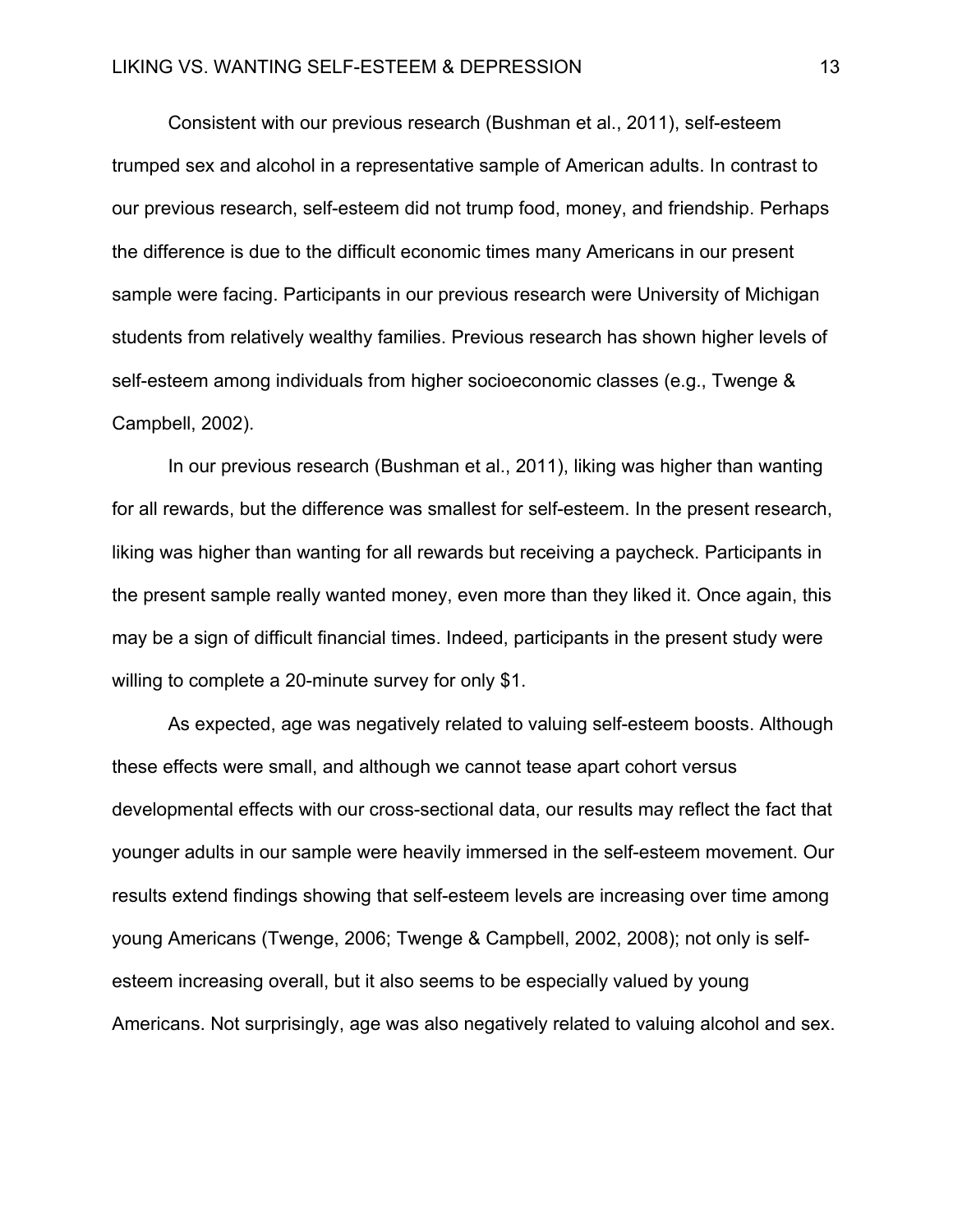Because alcohol is illegal to consume for participants under 21 years old, younger participants may value it more because it is a "forbidden fruit."

Our findings also show that people who are depressed do not lack the motivation for self-esteem—they want it. In fact, wanting self-esteem is positively related to depression. Also, liking self-esteem, which is the pleasure aspect, moderates the association between wanting self-esteem and depression. Low levels of depression are linked to liking but not wanting self-esteem. In contrast, high levels of depression are associated with wanting, but not liking, self-esteem. These findings extend current thinking in the field. Of the two competing hypotheses raised in the Introduction about the relationship between liking and wanting self-esteem and depression, our results support the view that although people with depressive symptoms may have difficulty enjoying self-esteem boosts, they nonetheless appear to want them.

These findings further underscore the importance of the liking versus wanting distinction. The present research suggests that liking and wanting should be dissociated, rather than lumped together into the single concept "anhedonia." Accordingly, our findings are consistent with recent theories that have emphasized the importance of distinguishing between deficits in pleasure and deficits in motivation in depressed individuals (Treadway & Zald, 2011). The deficits in pleasure are indicated by how much individuals like self-esteem boosts, whereas the deficits in motivation are indicated by how much individuals want self-esteem boosts. To our knowledge, this is the first research to explore the association between depression and the motivation to boost self-esteem, and to distinguish between the liking and wanting components of valuing self-esteem. People with depressive symptoms want self-esteem, they may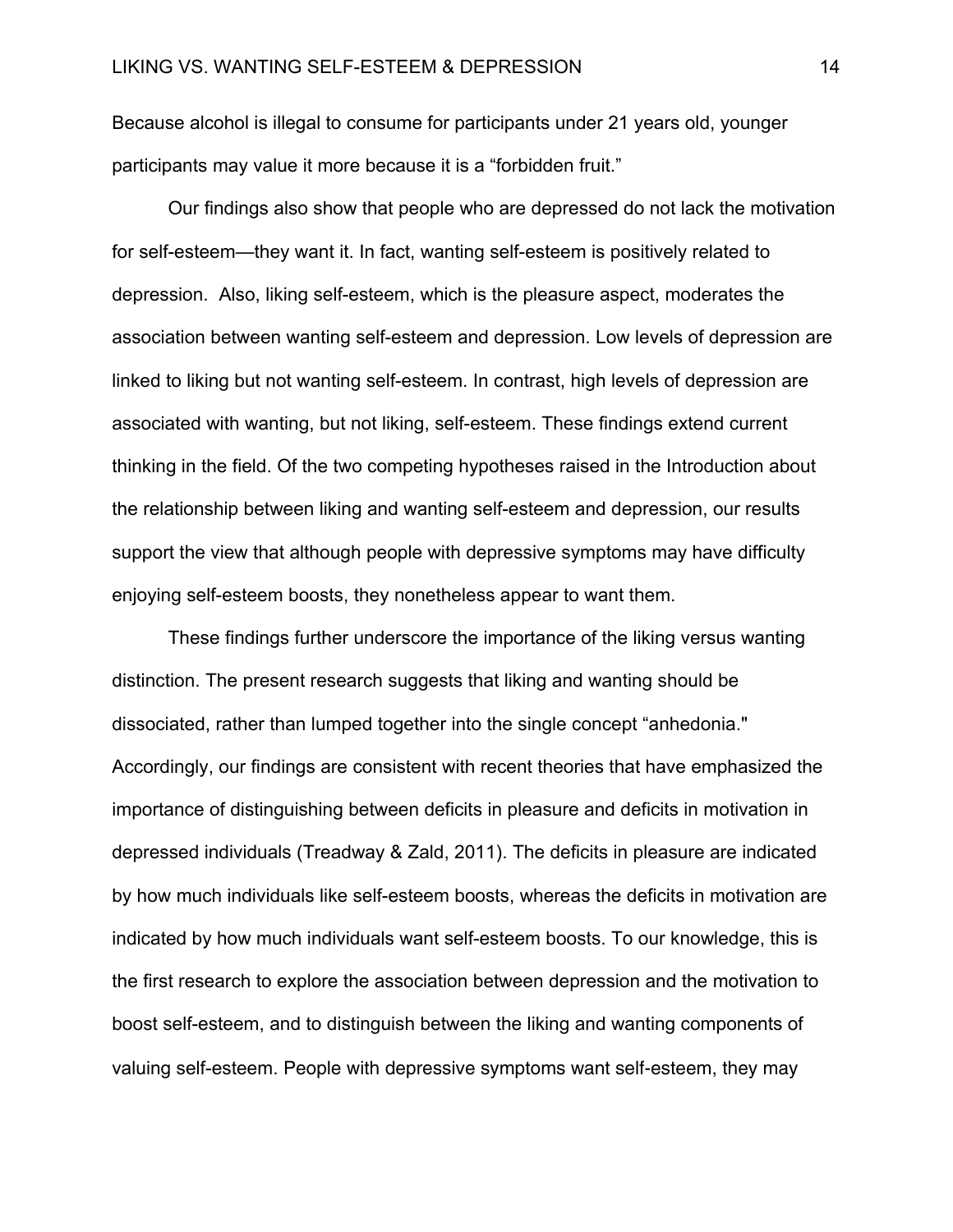pursue it, but this pursuit may feel unrewarding because they do not derive pleasure from it. In other words, for people who have more depressive symptoms, there are signs of addiction to self-esteem. This distinction between liking and wanting rewards and depression is unique to self-esteem, alcohol, and friendship but not other pleasant rewards (i.e., food, sex, money).

The fact that similar results were found for alcohol is not surprising because previous research has shown a strong relation between alcohol use and depression (e.g., Fergusson, Boden, & Horwood, 2009). However, this interaction effect shows that wanting alcohol may be more strongly linked to depression than liking alcohol. Because wanting alcohol is more likely associated with alcohol dependence than liking alcohol, these findings are consistent with a classical theory of alcohol dependence (and drug dependence more generally) called self-medication or negative reinforcement (e.g., Robinson, Sareen, Cox, & Bolton, 2009; Tomlinson, Tate, Anderson, McCarthy, & Brown, 2006), which suggests that people often drink to quell negative affect.

Numerous studies have shown that having friends, especially close friends, is negatively related to depressive symptoms (e.g., Cambron, Acitelli, & Steinberg 2010; Patterson & Bettini, 1993; Potts, 1997). Indeed, seeing a best friend may be one way to boost self-esteem. In the present study, the pleasure obtained from a self-esteem boost and seeing a best friend were correlated *r*=.44 (*p*<.0001), whereas wanting a selfesteem boost and wanting to see a best friend were correlated *r*=.34 (*p*<.0001). Neither self-esteem nor seeing a best friend were strongly correlated with liking or wanting alcohol (*r*s<.14); indeed, the smallest correlation between self-esteem and friends (*r*=.33, between liking friends and wanting self-esteem) was significantly higher than the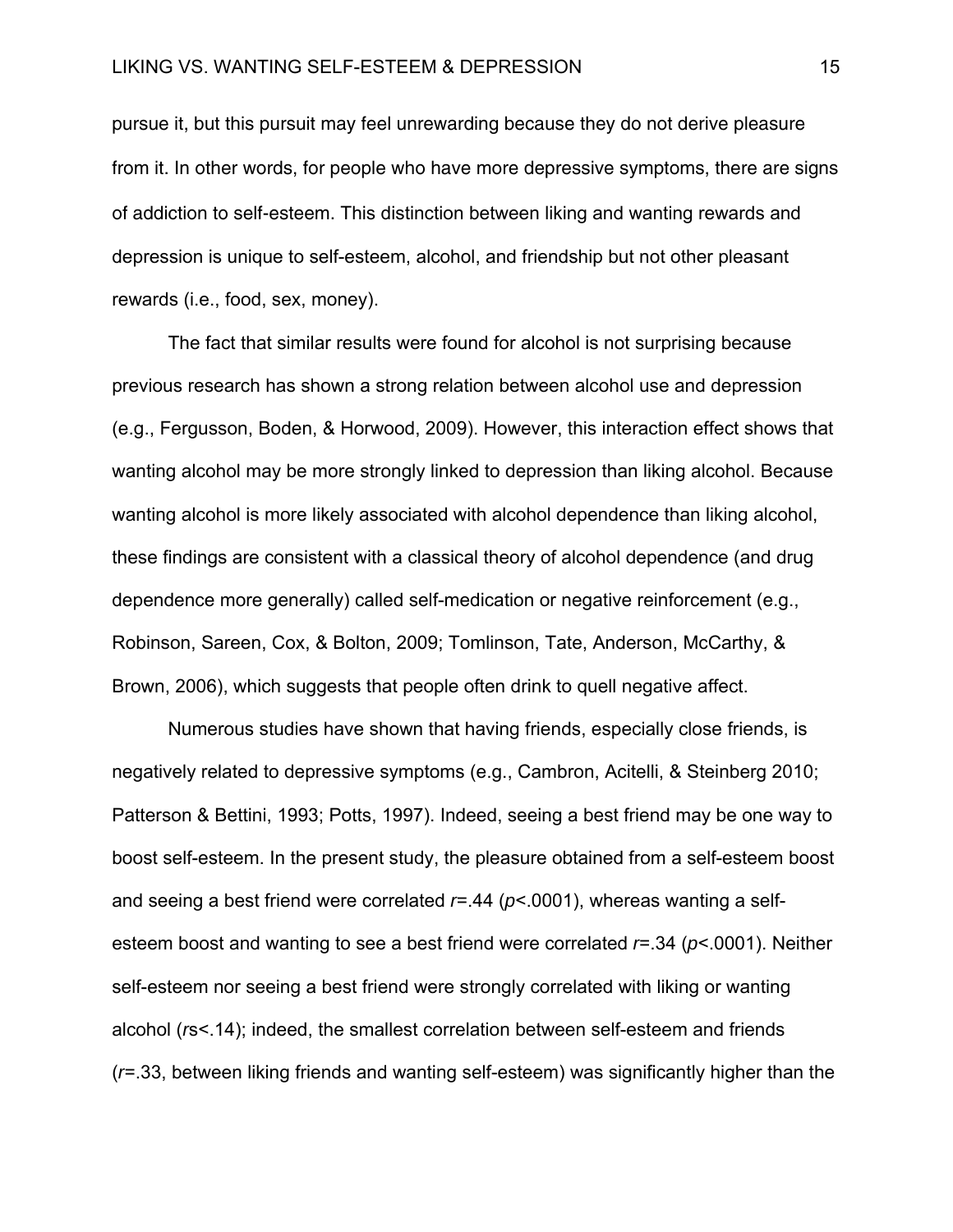highest correlation between alcohol and self-esteem or friends (*r*=.14, between wanting alcohol and wanting self-esteem; *z*=4.12, *p*<.001).

#### **Limitations and Future Research**

The present study focused on the link between placing high value on self-esteem boosts and depression. Future research will need to extend these results to people with clinically diagnosed depression. In addition, if wanting self-esteem is related to depression, it may be indirectly related to potentially self-destructive behaviors people engage in to quell negative affect, such as drinking alcohol or taking drugs (e.g., Heilig, Egli, Crabbe, & Becker, 2009).

Future research can also explore other aspects of self-esteem wanting, such as its interference with relationships or professional competence, two domains in which individuals often expend considerable effort to obtain self-esteem boosts.

Future research can also focus on the link between depression and liking versus wanting self-esteem boosts that are either easy versus difficult to obtain. Previous research using a non-clinical sample has shown that the more effortful a reward is to obtain, the greater the dissociation between liking and wanting the reward (Waugh & Gottlib, 2008). Thus, the dissociation between liking and wanting that occurs in our study might be explained by the difficulty that depressed people may have in obtaining self-esteem (and possibly close, meaningful friendships).

## **Conclusion**

Self-esteem is a valuable commodity today, especially among younger adults. In our nationally representative sample of American adults, the younger participants were, the more they valued self-esteem boosts. Depressed people also showed some signs of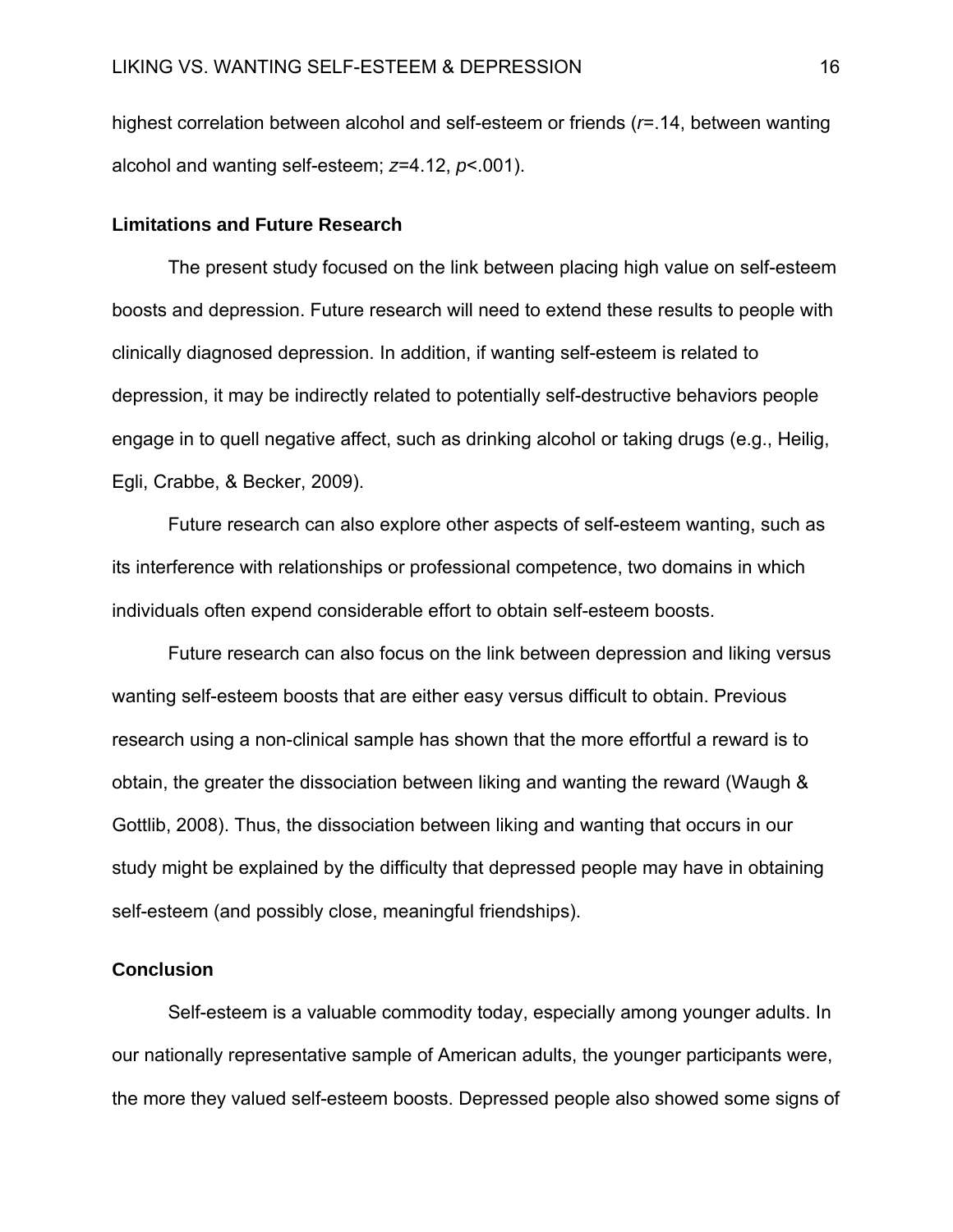## LIKING VS. WANTING SELF-ESTEEM & DEPRESSION 17

addiction to self-esteem. They wanted self-esteem as much as non-depressed people, but they did not like it as much. John Adams was seemingly correct in noting that that people crave to be "observed, considered, esteemed, praised, beloved, and admired" by others. However, this craving for self-esteem boosts may be a signal for mental health problems. Although self-esteem boosts feel good, excessively wanting selfesteem may be linked to poor mental health.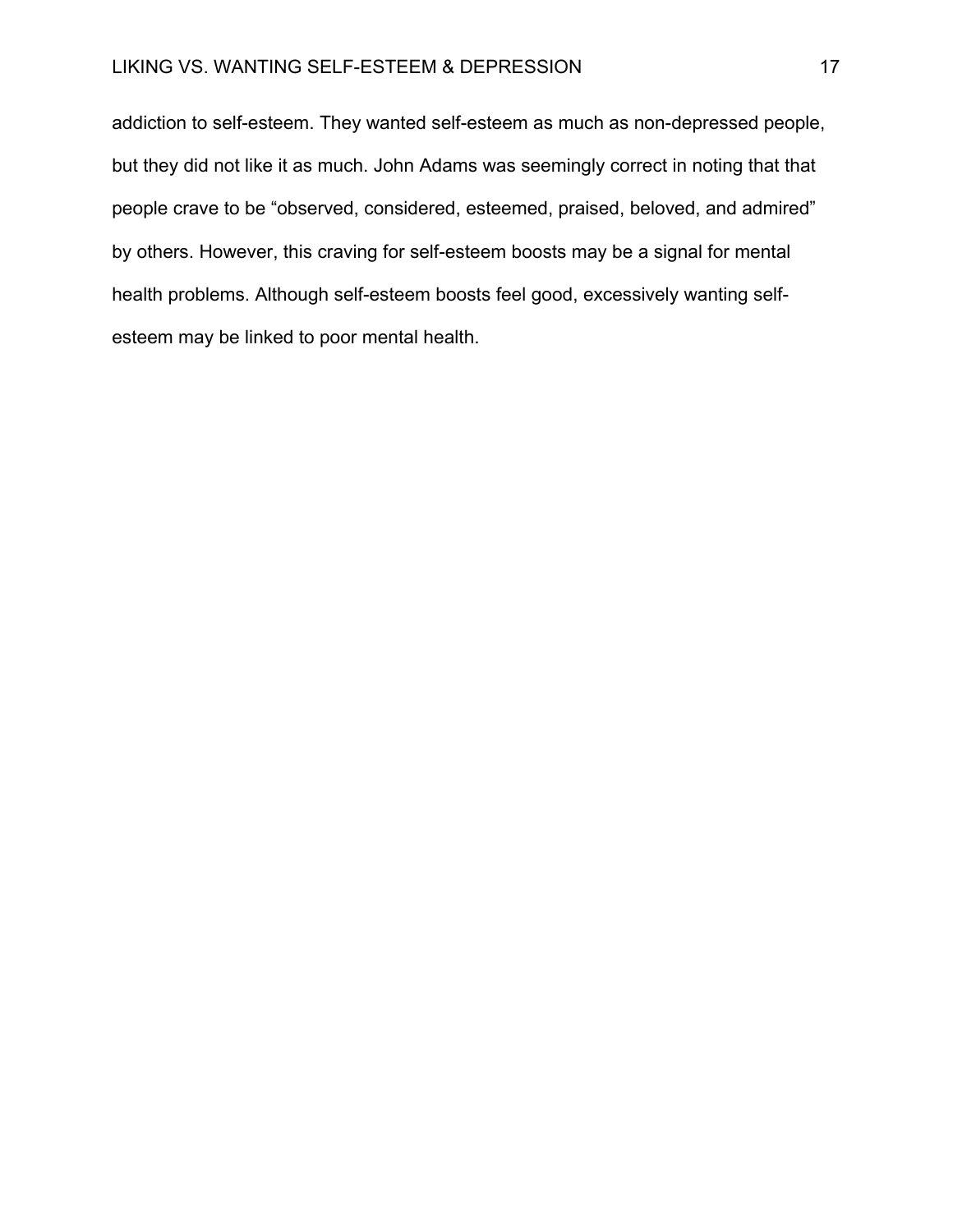#### **References**

- Aiken, L. S., & West, S. G. (1991). *Multiple regression: Testing and interpreting interactions*. Newbury Park: Sage.
- American Psychiatric Association (2000). *Diagnostic and statistical manual of mental health disorders* (4th ed., text rev.). Washington DC: Author.
- Baumeister, R. F., & Leary, M. R. (1995). The need to belong: Desire for interpersonal attachments as a fundamental human motivation. *Psychological Bulletin, 117,*  497–529.
- Beck, A. T., (1972) *Depression: Causes and treatment*. Philadelphia: University of Pennsylvania Press, 1972.
- Bani, M. (2011). The use and frequency of verbal and non-verbal praise in nurture groups. *Emotional & Behavioural Difficulties*, *16*(1), 47-67
- Beck, T. &. Steer, A. (1987). *Beck Depression Inventory Manual*. San Antonio TX: The Psychological Corporation.
- Branden, N. (1969). *The psychology of self-esteem*. New York: Bantam.
- Branden, N. (1984, August–September). In defense of self. *Association for Humanistic Psychology*, 12–13.
- Bukowski, W. M., Laursen, B., Hoza, B., & Bukowski, W. M. (2010). The snowball effect: Friendship moderates escalations in depressed affect among avoidant and excluded children. *Development and Psychopathology, 22*(4), 749-757.
- Bushman, B. J., Moeller, S. J., & Crocker, J. (2011). Sweets, sex, or selfesteem? Comparing the value of self-esteem boosts with other pleasant rewards. *Journal of Personality*, *79*(5), 993-1012.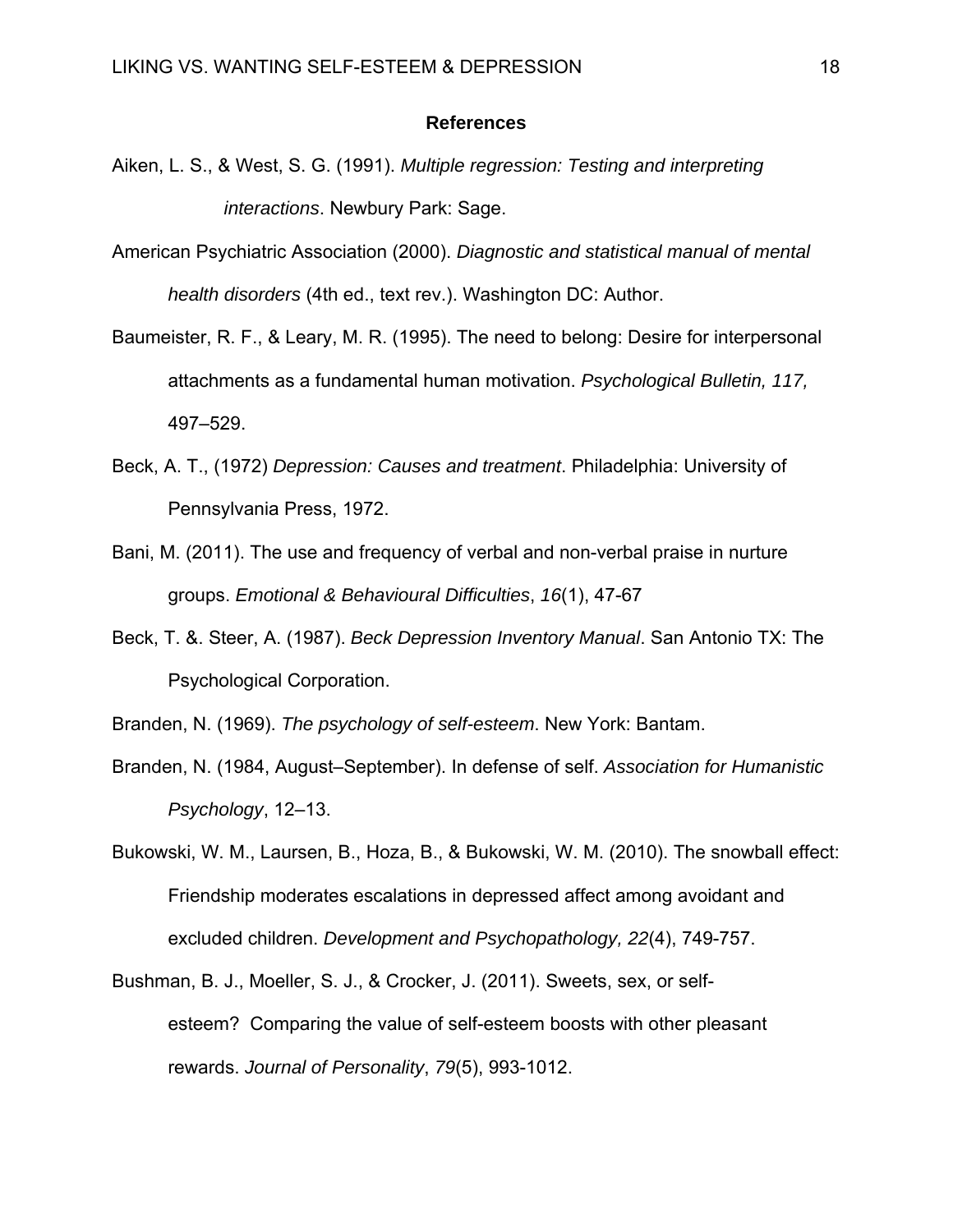- Carney, R. N. (1991). The 'Lake Wobegon effect': Implications for the assessment of exceptional children. *Journal of School Psychology*, *29*(2), 183-186.
- Coatsworth, J. D., & Conroy, D. E. (2009). The effects of autonomy-supportive coaching, need satisfaction, and self-perceptions on initiative and identity in youth swimmers. *Developmental Psychology, 45*(2), 320-328.
- College Board (1976-1977). *Student descriptive questionnaire*. Princeton, NJ: Educational Testing Service.
- Fergusson, D. M., Boden, J. M., & Horwood, L. J. (2009). Tests of causal links between alcohol abuse or dependence and major depression. *Archives of General Psychiatry, 66*(3), 260-266.
- Gentile, B., Twenge, J. M., & Campbell, W. K. (2010). Birth cohort differences in selfesteem, 1988–2008: A cross-temporal meta-analysis. *Review of General Psychology, 14*, 261–268.
- Goldstein, R. Z., Woicik, P. A., Moeller, S. J., Telang, F., Jayne, M., Wong, C., et al. (2010). Liking and wanting of drug and non-drug rewards in active cocaine users: the STRAP-R questionnaire. *Journal of Psychopharmacology, 24*(2), 257-266.
- Heilig, M., Egli, M., Crabbe, J. C., & Becker, H. C. (2009). Acute withdrawal, protracted abstinence and negative affect in alcoholism: are they linked? *Addiction Biology*, *15*, 169–184.
- Henriques, J. B., & Davidson, R. J. (2000). Decreased responsiveness to reward in depression. *Cognition and Emotion, 14*(5), 711–724.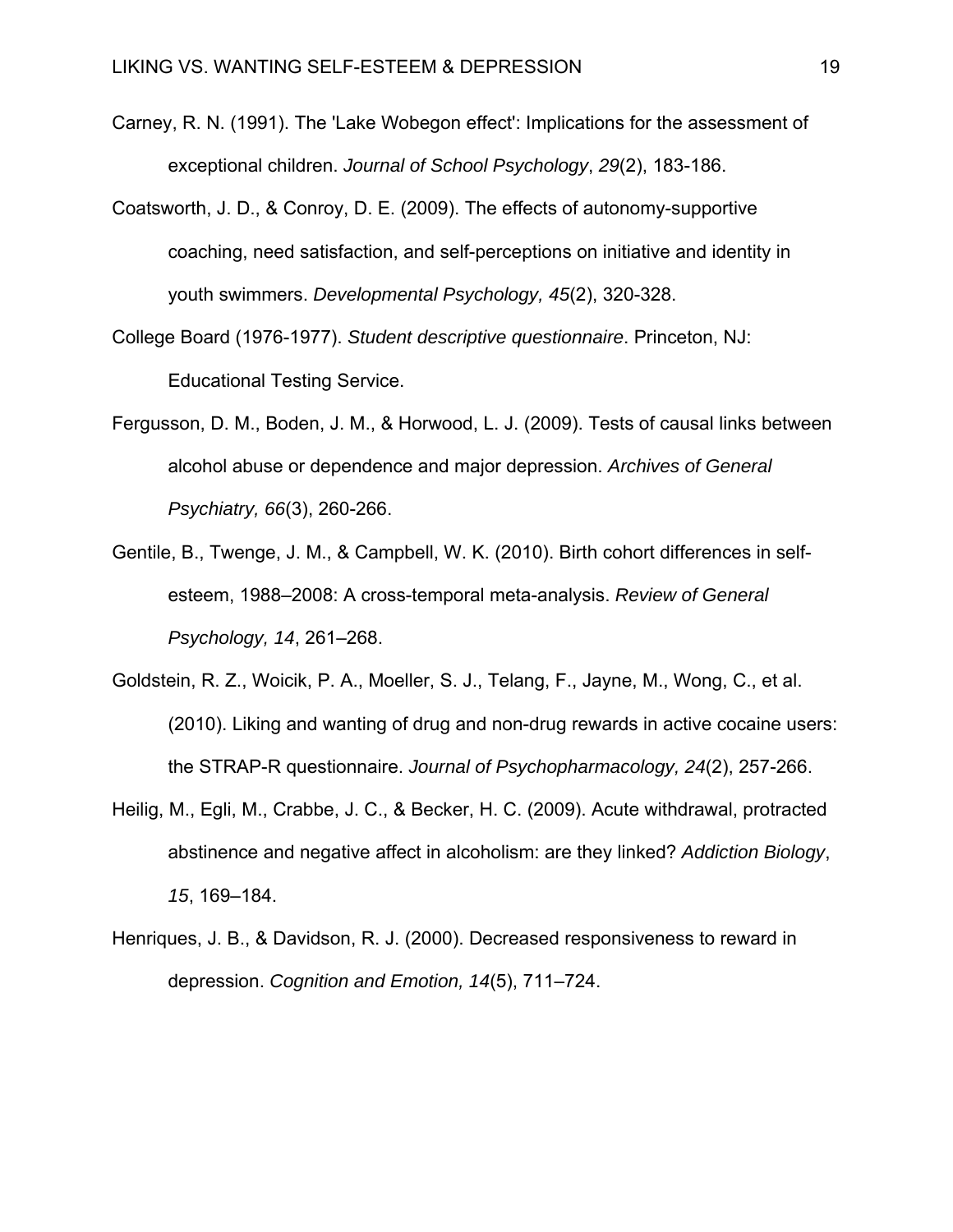- Konrath, S. & Anderson, P. (2011). *A century of self-esteem.* In Handbook on Psychology of Self-Esteem, Stefan De Wals & Katerina Meszaros (Eds.), Nova Science Publishers, Inc (in press).
- Patterson, B. R., & Bettini, L. M. (1993) Age, depression, and friendship: Development of a general friendship inventory. *Communication Research Reports, 10*(2), 161- 170.
- Potts, M. K. (1997). Social support and depression among older adults living alone: The importance of friends within and outside of a retirement community. *Social Work, 42*(4), 348-362.
- Robinson, J., Sareen, J., Cox, B. J., & Bolton, J. (2009). Self-medication of anxiety disorders with alcohol and drugs: Results from a nationally representative sample. *Journal of Anxiety Disorders, 23*, 38-45.
- Robinson, T. E., & Berridge, K. C. (2003). Addiction. *Annual Review of Psychology, 54*, 25-53.
- Rottenberg, J., Kasch, K.L., Gross, J.J., & Gotlib, I.H. (2002). Sadness and amusement reactivity differentially predict concurrent and prospective functioning in major depressive disorder. *Emotion, 2*, 135–146.
- Sargent, J., & Crocker, J. (2006). Contingencies of self-worth and symptoms of depression in college students. *Journal of Social and Clinical Psychology, 25*, 628-646.
- Sherdell, L., Waugh, C. E., & Gotlib, I. H. (2011, August 15). Anticipatory pleasure predicts motivation for reward in major depression. *Journal of Abnormal Psychology*. Advance online publication. doi: 10.1037/a0024945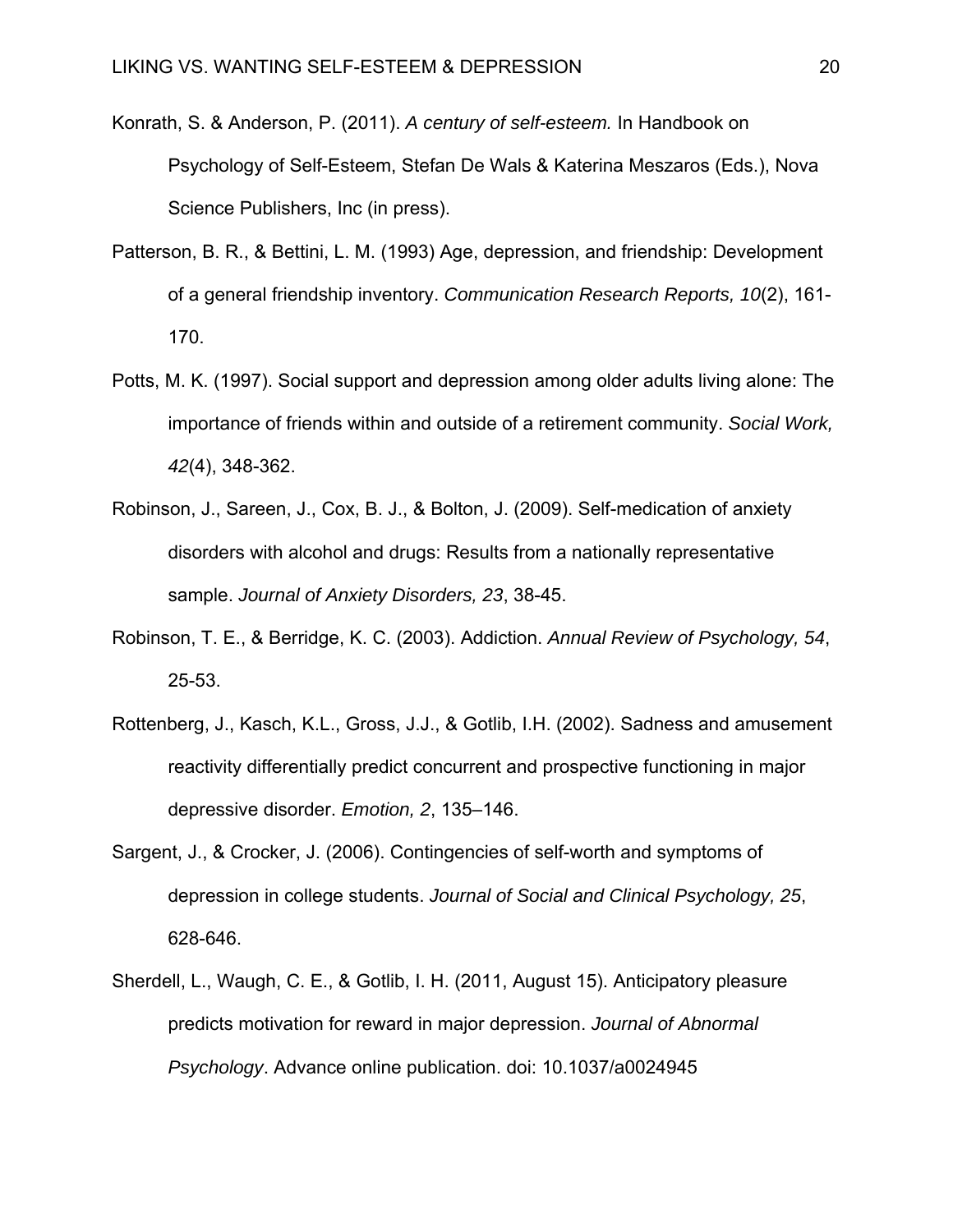- Stout, M. (2000). The feel-good curriculum: The dumbing down of America's kids in the name of self-esteem. New York: Perseus Books.
- Syed, M., & Juan, M. J. D. (2011, September 26). Discrimination and Psychological Distress: Examining the Moderating Role of Social Context in a Nationally Representative Sample of

Asian American Adults. *Asian American Journal of Psychology*.

- Tomlinson, K. L., Tate, S. T., Anderson, K. G., McCarthy, D. M., & Brown, S. A. (2006). An examination of self-medication and rebound effects: Psychiatric symptomatology before and after alcohol or drug relapse. *Addictive Behaviors, 31*, 461–474
- Treadway, M. T., & Zald, D. H. (2011). Reconsidering anhedonia in depression: Lessons from translational neuroscience. *Neuroscience and Biobehavioral Reviews, 35*(3), 537-555.
- Twenge, J. M., & Campbell, W. K. (2002). Self-esteem and socioeconomic status: A meta-analytic review. *Personality and Social Psychology Review, 6*(1), 59-71.
- Twenge, J. M., & Campbell, S. M., (2008). Generational differences in psychological traits and their impact on the workplace. *Journal of Managerial Psychology, 23*(8), 862-877.
- Waugh, C. E., & Gotlib, I. H. (2008). Motivation for reward as a function of required effort: Dissociating the "liking" from the "wanting" system in humans. *Motivation and Emotion, 32,* 323–330. doi:10.1007/s11031-008-9104-2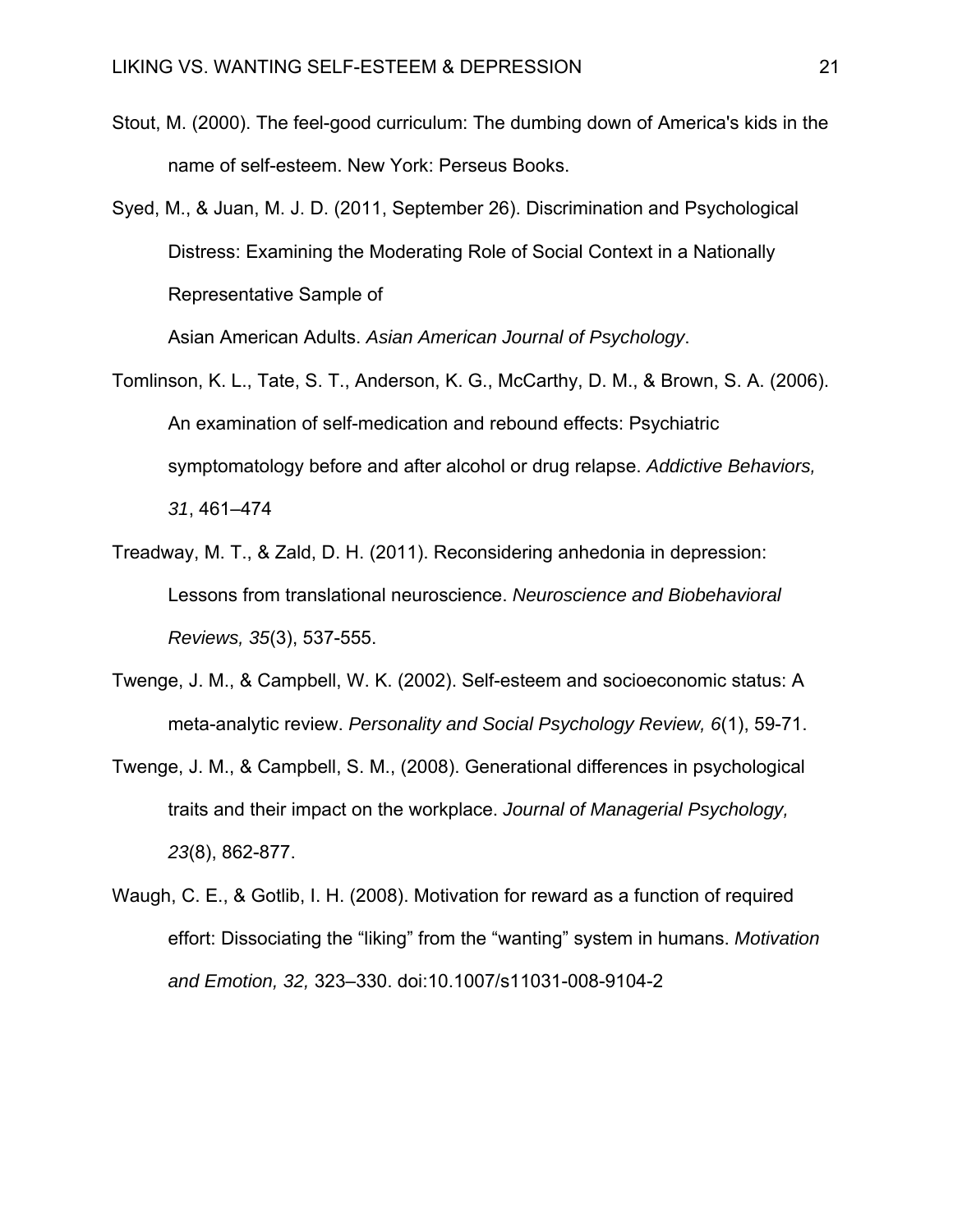|                            | Age        | Depression | Like<br>Food | Want<br>Food | Like Sex  | Want Sex  | Like Self<br>Esteem | Want Self<br>Esteem | Like<br>Paycheck | Want<br>Paycheck | Like<br>Alcohol | Want<br>Alcohol | Like Best<br>Friend | Want<br><b>Best</b><br>Friend |
|----------------------------|------------|------------|--------------|--------------|-----------|-----------|---------------------|---------------------|------------------|------------------|-----------------|-----------------|---------------------|-------------------------------|
| Age                        |            |            |              |              |           |           |                     |                     |                  |                  |                 |                 |                     |                               |
| Depression                 | $-0.21***$ |            |              |              |           |           |                     |                     |                  |                  |                 |                 |                     |                               |
| Like Food                  | $-0.01$    | $-0.01$    |              |              |           |           |                     |                     |                  |                  |                 |                 |                     |                               |
| Want Food                  | $-0.03$    | 0.01       | $0.77***$    |              |           |           |                     |                     |                  |                  |                 |                 |                     |                               |
| Like Sex                   | $-0.12**$  | $-0.12**$  | $0.28***$    | $0.20***$    |           |           |                     |                     |                  |                  |                 |                 |                     |                               |
| Want Sex                   | $-0.14***$ | $-0.07*$   | $0.23***$    | $0.20***$    | $0.88***$ |           |                     |                     |                  |                  |                 |                 |                     |                               |
| Like Self<br>Esteem        | $-0.09*$   | $-0.06$    | $0.38***$    | $0.29***$    | $0.32***$ | $0.27***$ |                     |                     |                  |                  |                 |                 |                     |                               |
| Want Self<br>Esteem        | $-0.11***$ | 0.05       | $0.30***$    | $0.29***$    | $0.26***$ | $0.24***$ | $0.78***$           |                     |                  |                  |                 |                 |                     |                               |
| Like<br>Paycheck           | 0.02       | $-0.02$    | $0.34***$    | $0.29***$    | $0.26***$ | $0.25***$ | $0.46***$           | $0.40***$           |                  |                  |                 |                 |                     |                               |
| Want<br>Paycheck           | 0.01       | 0.02       | $0.34***$    | $0.28***$    | $0.29***$ | $0.26***$ | $0.48***$           | $0.44***$           | $0.78***$        |                  |                 |                 |                     |                               |
| Like Alcohol               | $-0.14***$ | 0.03       | $0.23***$    | $0.16***$    | $0.24***$ | $0.25***$ | $0.14***$           | $0.13***$           | $0.14***$        | $0.12**$         |                 |                 |                     |                               |
| Want<br>Alcohol            | $-0.15***$ | $0.08*$    | $0.16***$    | $0.16***$    | $0.20***$ | $0.24***$ | $0.01***$           | $0.14***$           | $0.07*$          | 0.05             | $0.86***$       |                 |                     |                               |
| <b>Like Best</b><br>Friend | $-0.03$    | $-0.07*$   | $0.35***$    | $0.28***$    | $0.28***$ | $0.23***$ | $0.44***$           | $0.33***$           | $0.32***$        | $0.33***$        | $0.09**$        | 0.03            |                     |                               |
| <b>Want Best</b><br>Friend | $-0.01$    | $-0.03$    | $0.31***$    | $0.29***$    | $0.24***$ | $0.23***$ | $0.39***$           | $0.34***$           | $0.28***$        | $0.31***$        | 0.06            | 0.05            | $0.86***$           |                               |

*Table 1*. Correlation matrix for variables measured in the study.

\**p*<.05, \*\* *p*<.01, \*\*\* *p*<.001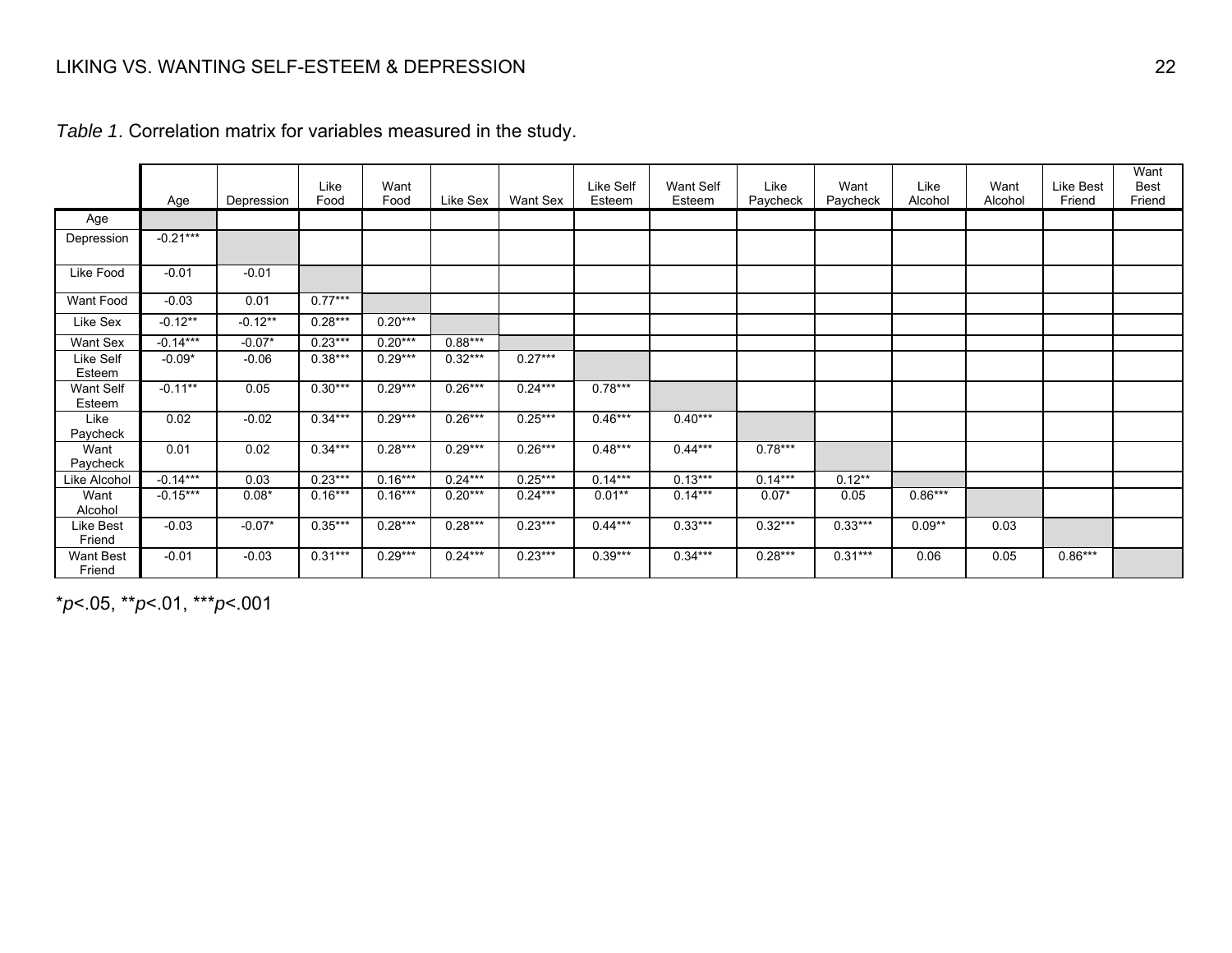## **Figure Captions**

 *Figure 1*. Liking and wanting scores for different rewards in a nationally representative sample of American adults. Capped vertical bars denote 1 *SE*.

 *Figure 2a*. Interactive effect of liking and wanting self-esteem on depression. Low scores are 1 *SD* below the mean, whereas high scores are 1 *SD* above the mean.

 *Figure 2b*. Interactive effect of liking and wanting alcohol on depression. Low scores are 1 *SD* below the mean, whereas high scores are 1 SD above the mean.

 *Figure 2c*. Interactive effect of liking and wanting friendship on depression. Low scores are 1 *SD* below the mean, whereas high scores are 1 SD above the mean.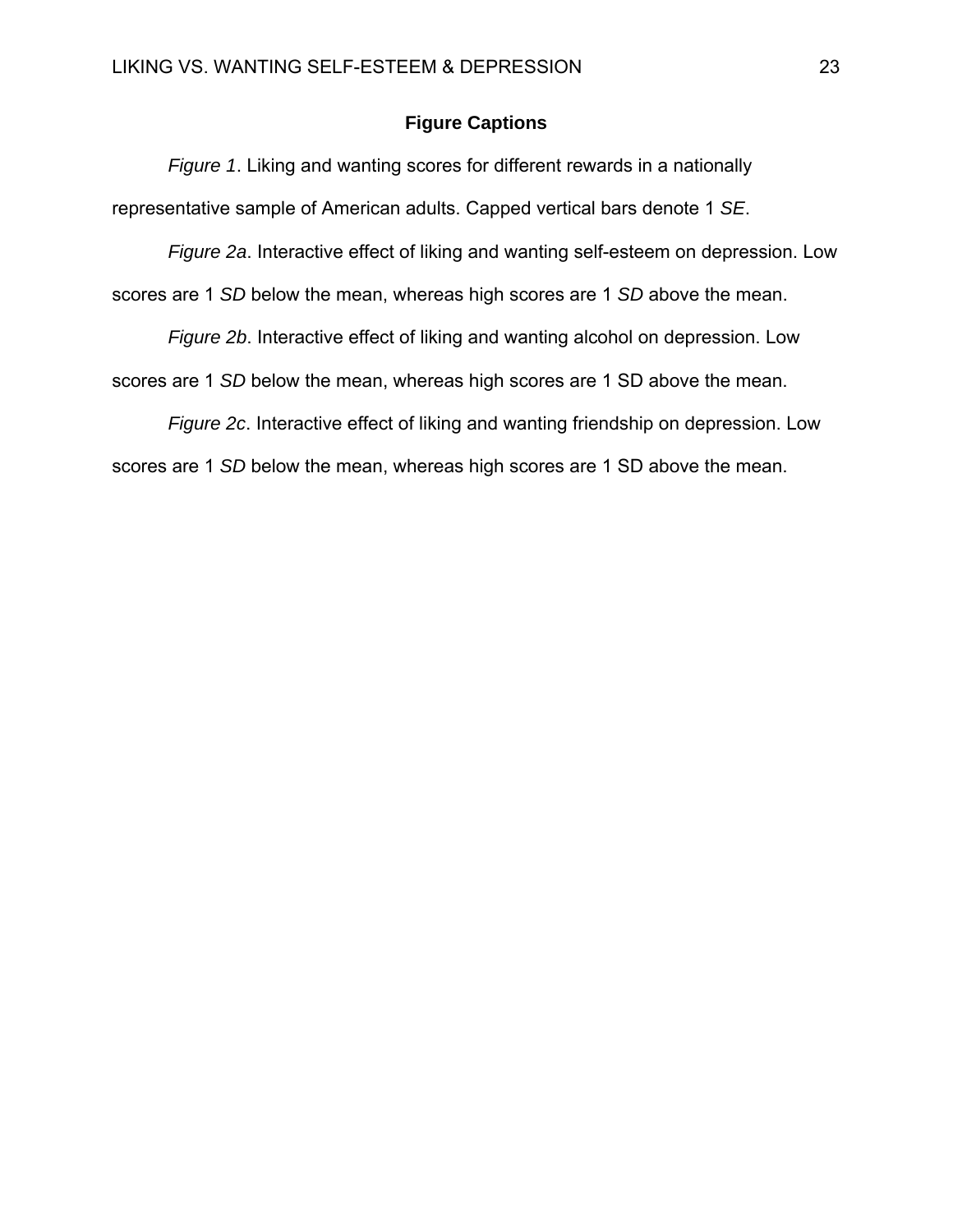

**Reward**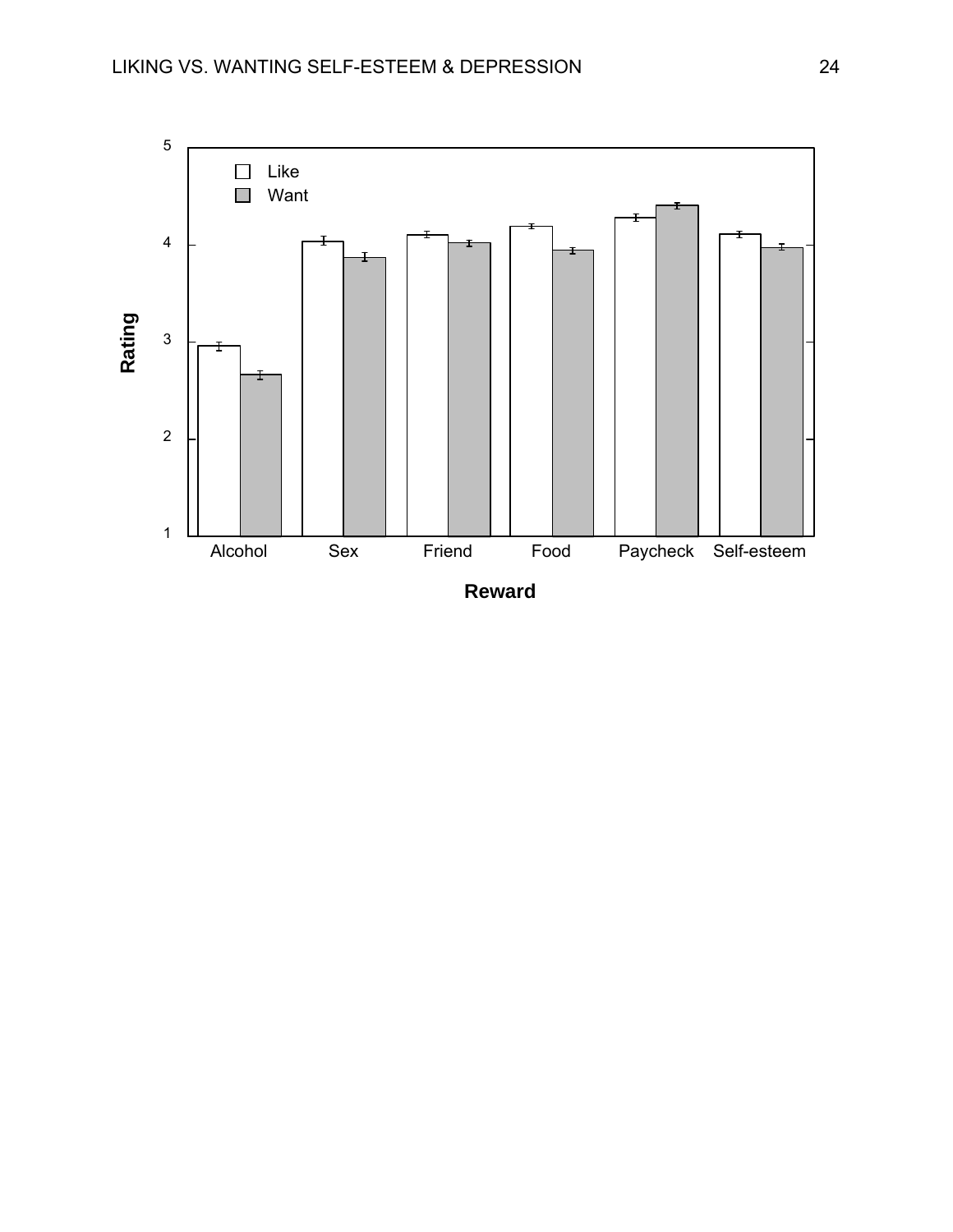

**Want Self-esteem**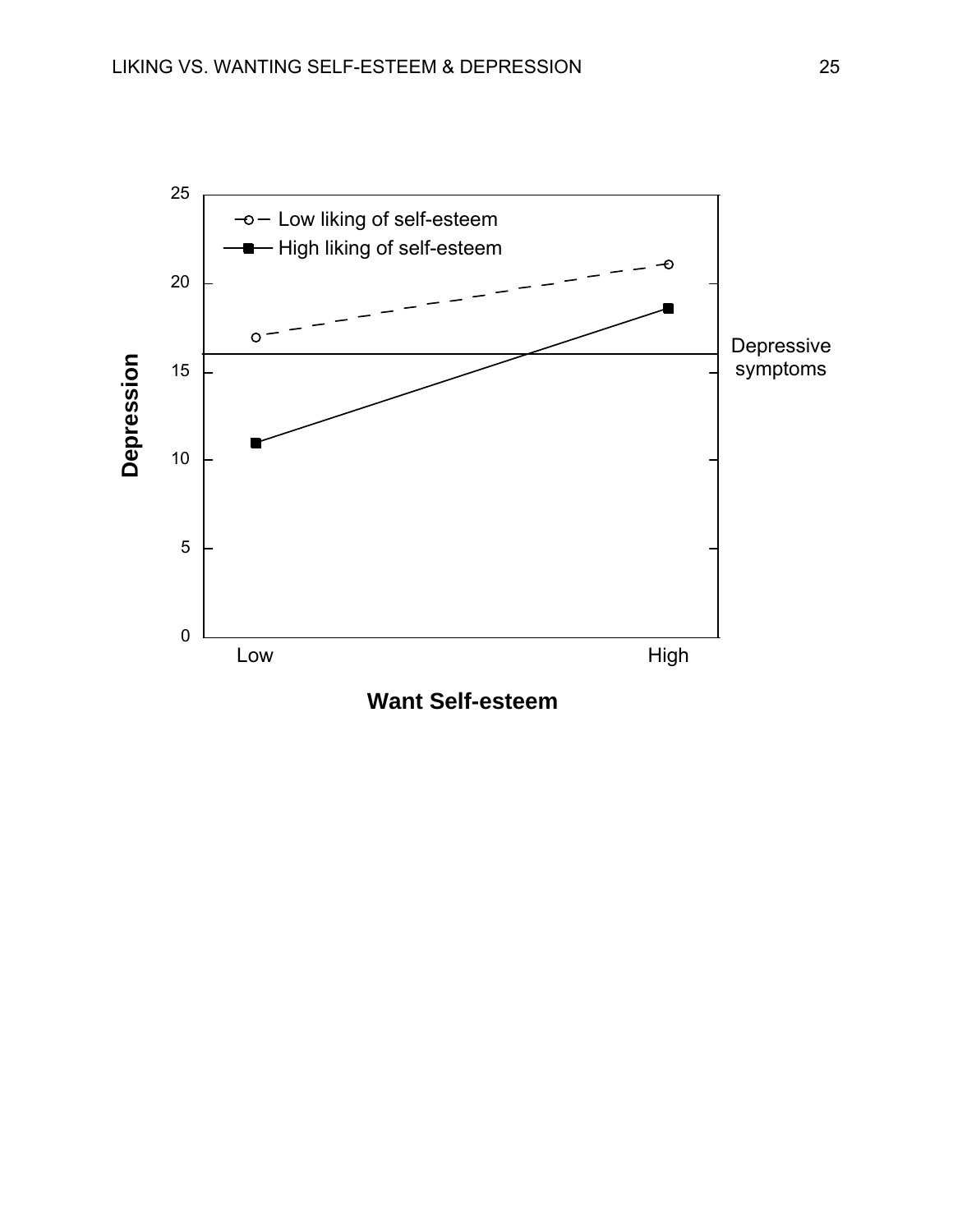

**Want Alcohol**